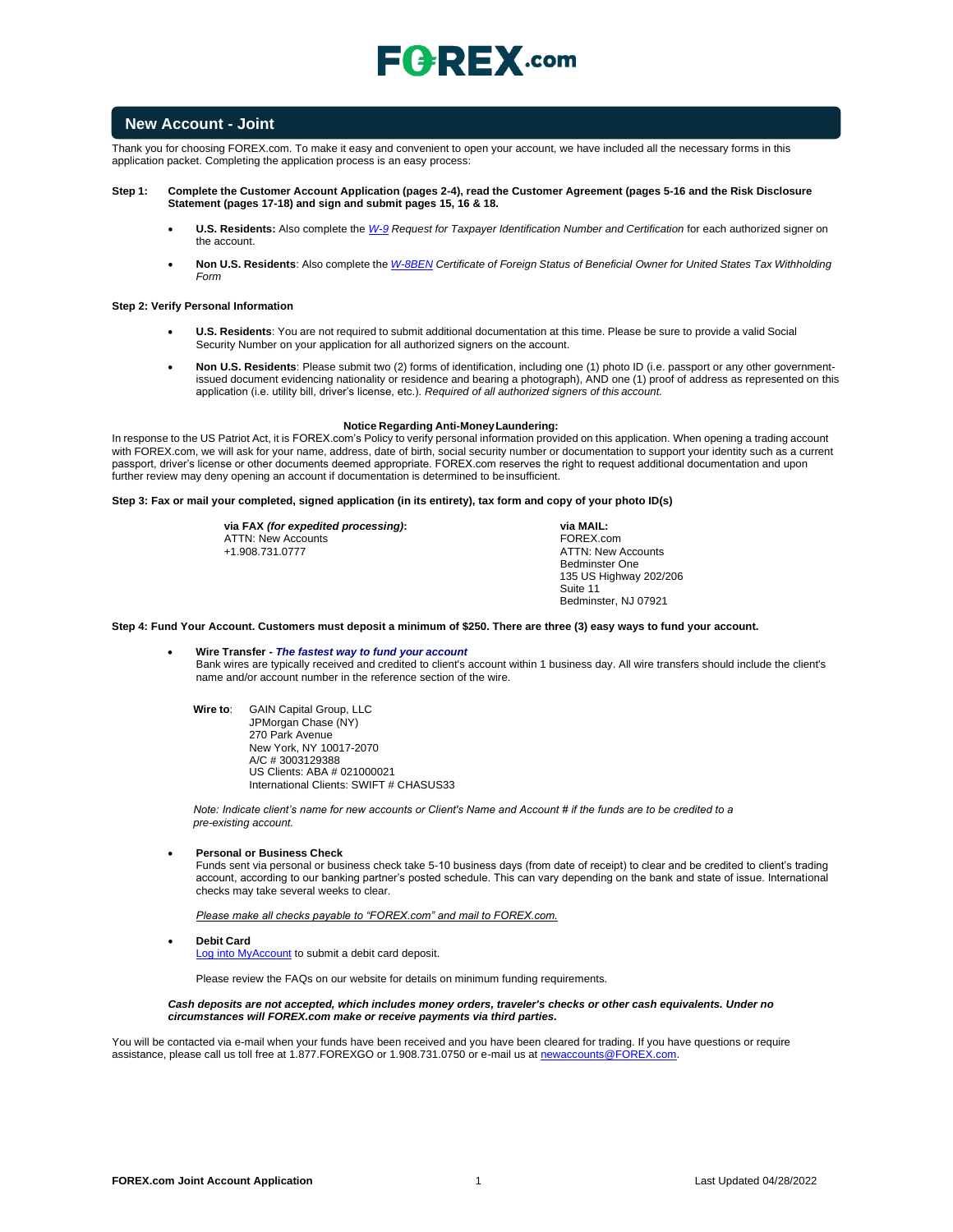## **Customer Account Application - Joint**

**This Application must be completed in full or it will not be processed**. FOREX.com will not disclose, share or sell your personal information to third parties. You must be at least 18 years of age to open an account. Please type or print clearly.

| <b>INTRODUCING BROKER (IF APPLICABLE)</b>                                                                                                                                                                                            |  |  |
|--------------------------------------------------------------------------------------------------------------------------------------------------------------------------------------------------------------------------------------|--|--|
| Introducing Broker Name: Manual According to the Contract of the Contract of the Contract of the Contract of the Contract of the Contract of the Contract of the Contract of the Contract of the Contract of the Contract of t       |  |  |
| <b>PRIMARY APPLICANT</b>                                                                                                                                                                                                             |  |  |
| <b>PERSONAL INFORMATION</b>                                                                                                                                                                                                          |  |  |
| Name: Name: Name: Name: Name: Name: Name: Name: Name: Name: Name: Name: Name: Name: Name: Name: Name: Name: Name: Name: Name: Name: Name: Name: Name: Name: Name: Name: Name: Name: Name: Name: Name: Name: Name: Name: Name:        |  |  |
|                                                                                                                                                                                                                                      |  |  |
|                                                                                                                                                                                                                                      |  |  |
|                                                                                                                                                                                                                                      |  |  |
|                                                                                                                                                                                                                                      |  |  |
| HOME ADDRESS <b>HOME ADDRESS</b>                                                                                                                                                                                                     |  |  |
|                                                                                                                                                                                                                                      |  |  |
| City: City: City: City: City: City: Country: Country: Country: Country: Country: Country: Country: Country: Country: Country: Country: Country: Country: Country: Country: Country: Country: Country: Country: Country: Countr       |  |  |
| MAILING ADDRESS <b>And All Andrew Contract Contract Contract Contract Contract Contract Contract Contract Contract Contract Contract Contract Contract Contract Contract Contract Contract Contract Contract Contract Contract C</b> |  |  |
|                                                                                                                                                                                                                                      |  |  |
|                                                                                                                                                                                                                                      |  |  |
| <b>EMPLOYMENT STATUS EXECUTIVE SERVICE SERVICE SERVICE SERVICE SERVICE SERVICE SERVICE SERVICE SERVICE SERVICE S</b>                                                                                                                 |  |  |
| □ Employed ■ Military Service ■ Retired ■ Self-Employed ■ Student ■ Unemployed<br>(Check one)                                                                                                                                        |  |  |
| If you selected Employed or Self-Employed, provide the following information:                                                                                                                                                        |  |  |
| Employer's Name: 1990 Manual Company of the Manual Company of the Manual Company of the Manual Company of the Manual Company of the Manual Company of the Manual Company of the Manual Company of the Manual Company of the Ma       |  |  |
| <b>ADDITIONAL INFORMATION (REQUIRED)</b>                                                                                                                                                                                             |  |  |
| Are you employed by a Futures Commission Merchant (FCM), broker, or registered with the                                                                                                                                              |  |  |
| CFTC, NFA or equivalent regulatory body?                                                                                                                                                                                             |  |  |
|                                                                                                                                                                                                                                      |  |  |
| Are there any undisclosed persons with a financial interest inthis account?<br>] YES ∏ NO                                                                                                                                            |  |  |
|                                                                                                                                                                                                                                      |  |  |

*Industry regulations require us to obtain the information requested in this section.*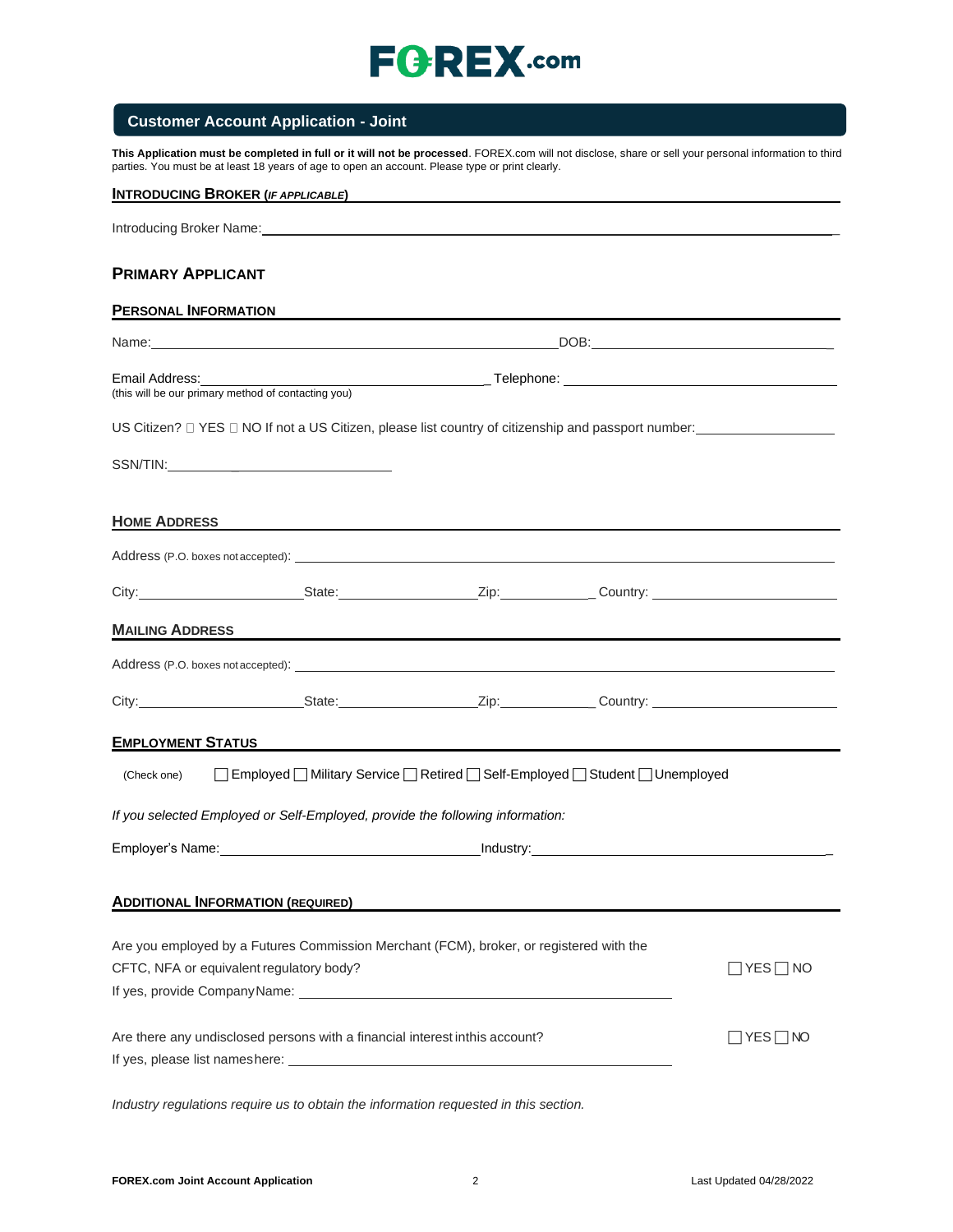## **CO-APPLICANT**

| <b>PERSONAL INFORMATION</b>                                                                                                                                                                                                          |                                                     |                                                                                |  |  |
|--------------------------------------------------------------------------------------------------------------------------------------------------------------------------------------------------------------------------------------|-----------------------------------------------------|--------------------------------------------------------------------------------|--|--|
|                                                                                                                                                                                                                                      |                                                     |                                                                                |  |  |
| Email Address:                                                                                                                                                                                                                       | (this will be our primary method of contacting you) |                                                                                |  |  |
|                                                                                                                                                                                                                                      |                                                     |                                                                                |  |  |
|                                                                                                                                                                                                                                      |                                                     |                                                                                |  |  |
| <u>HOME ADDRESS NOTE</u>                                                                                                                                                                                                             |                                                     |                                                                                |  |  |
| Address (P.O. boxes not accepted): Notified that the contract of the contract of the contract of the contract of the contract of the contract of the contract of the contract of the contract of the contract of the contract        |                                                     |                                                                                |  |  |
| City: City: City: City: Current Country: Country: Country: Country: Country: Country: Country: Country: Country: Country: Country: Country: Country: Country: Country: Country: Country: Country: Country: Country: Country: C       |                                                     |                                                                                |  |  |
| <u>MAILING ADDRESS AND A STRING AND A STRING AND A STRING AND A STRING AND A STRING AND A STRING AND A STRING AND A STRING AND A STRING AND A STRING AND A STRING AND A STRING AND A STRING AND A STRING AND A STRING AND A STRI</u> |                                                     |                                                                                |  |  |
| Address (P.O. boxes not accepted): Notified a state of the state of the state of the state of the state of the state of the state of the state of the state of the state of the state of the state of the state of the state o       |                                                     |                                                                                |  |  |
|                                                                                                                                                                                                                                      |                                                     |                                                                                |  |  |
| <b>EMPLOYMENT STATUS AND RESIDENT STATUS</b>                                                                                                                                                                                         |                                                     |                                                                                |  |  |
| (Check one)                                                                                                                                                                                                                          |                                                     | □ Employed ■ Military Service ■ Retired ■ Self-Employed ■ Student ■ Unemployed |  |  |
| If you selected Employed or Self-Employed, provide the following information:                                                                                                                                                        |                                                     |                                                                                |  |  |
| Employer's Name: example and the set of the set of the set of the set of the set of the set of the set of the set of the set of the set of the set of the set of the set of the set of the set of the set of the set of the se       |                                                     |                                                                                |  |  |
| <b>ADDITIONAL INFORMATION (REQUIRED)</b>                                                                                                                                                                                             |                                                     |                                                                                |  |  |
|                                                                                                                                                                                                                                      |                                                     |                                                                                |  |  |
| Are you employed by a Futures Commission Merchant (FCM), broker, or registered with the<br>CFTC, NFA or equivalent regulatory body?<br>∣YES∏ NO                                                                                      |                                                     |                                                                                |  |  |
|                                                                                                                                                                                                                                      |                                                     |                                                                                |  |  |
| Are there any undisclosed persons with a financial interest inthis account?<br>∏YES∏NO                                                                                                                                               |                                                     |                                                                                |  |  |
|                                                                                                                                                                                                                                      |                                                     |                                                                                |  |  |

*Industry regulations require us to obtain the information requested in this section.*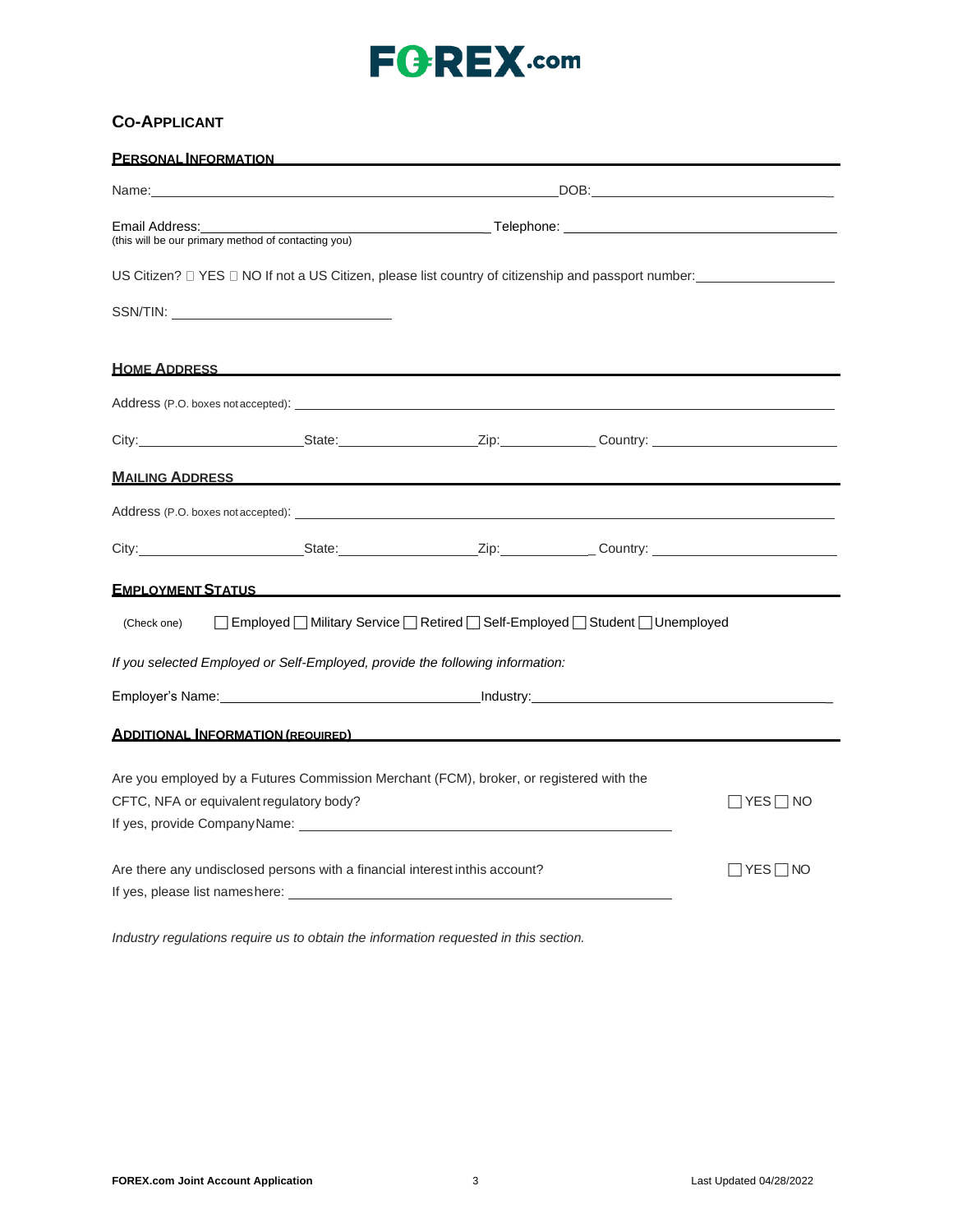

### **JOINT CUSTOMER SHARE ALLOCATION**

**(Check which one applies) Joint Tenants with Rights of Survivorship (JTWROS).**

**Joint Tenants in Common (JTIC).**

**JTWROS -** Each joint tenant has a share in the Account Balance and positions in the Account of the percentage (%) interest as shown in the space next to each tenant's signature. In the case of a tenant's death, that tenant's interest in the Account will be passed to the other tenant(s).

**JTIC -** Each tenant in common has a share in the Account Balance and positions in the Account of the percentage (%) interest as shown in the space next to each tenant's signature. In the case of a tenant's death, that tenant's interest in the Account will be paid to the legal heirs with reference to the Customer Agreement.

For all Joint Accounts, each tenant has authority:

- a) To trade for the Account subject to the agreements of the Account.
- b) To receive all correspondence and documents in respect of the Account.
- c) To receive or withdraw cash and other property.
- d) To execute agreements relating to the account.
- e) To deal fully with FOREX.com.

FOREX.com has the authority to require joint action by the parties to the Account in matters of the Account. FOREX.com has possession over the security of the Account individually or jointly. If a death occurs to one or more of the tenants, FOREX.com shall be notified in writing. All expenses due to the date of notification shall be charged to the Account. If no percentage (%) is indicated, each tenant is presumed to have an equal share, with a total of 100%.

| <b>FINANCIAL INFORMATION (COMBINED)</b> |                                 |                    |                                           |                  |                  |                              |
|-----------------------------------------|---------------------------------|--------------------|-------------------------------------------|------------------|------------------|------------------------------|
|                                         |                                 |                    |                                           |                  |                  |                              |
|                                         |                                 | Initial deposit \$ | What is the source of funds?              |                  |                  |                              |
|                                         | <b>TRADING EXPERIENCE</b>       |                    |                                           |                  |                  |                              |
| a)                                      | <b>Stocks/Equities</b>          |                    |                                           |                  |                  |                              |
|                                         | $\Box$ None                     | $\Box$ < 6 months  | $\Box$ 6 months – 1 year $\Box$ 1-2 years |                  | $\Box$ 2-3 years | Over 3 years                 |
|                                         | b) Options<br>$\Box$ None       | $\Box$ < 6 months  | $\Box$ 6 months – 1 year $\Box$ 1-2 years |                  | $\Box$ 2-3 years | $\Box$ Over 3 years          |
| C)                                      | <b>Futures</b><br>$\sqcap$ None | $\Box$ < 6 months  | $\Box$ 6 months – 1 year                  | $\Box$ 1-2 years | $\Box$ 2-3 years | Over 3 years<br>$\mathsf{L}$ |
|                                         | d) Forex<br>  None              | $< 6$ months       | $\Box$ 6 months – 1 year                  | $\Box$ 1-2 years | $\Box$ 2-3 years | Over 3 years                 |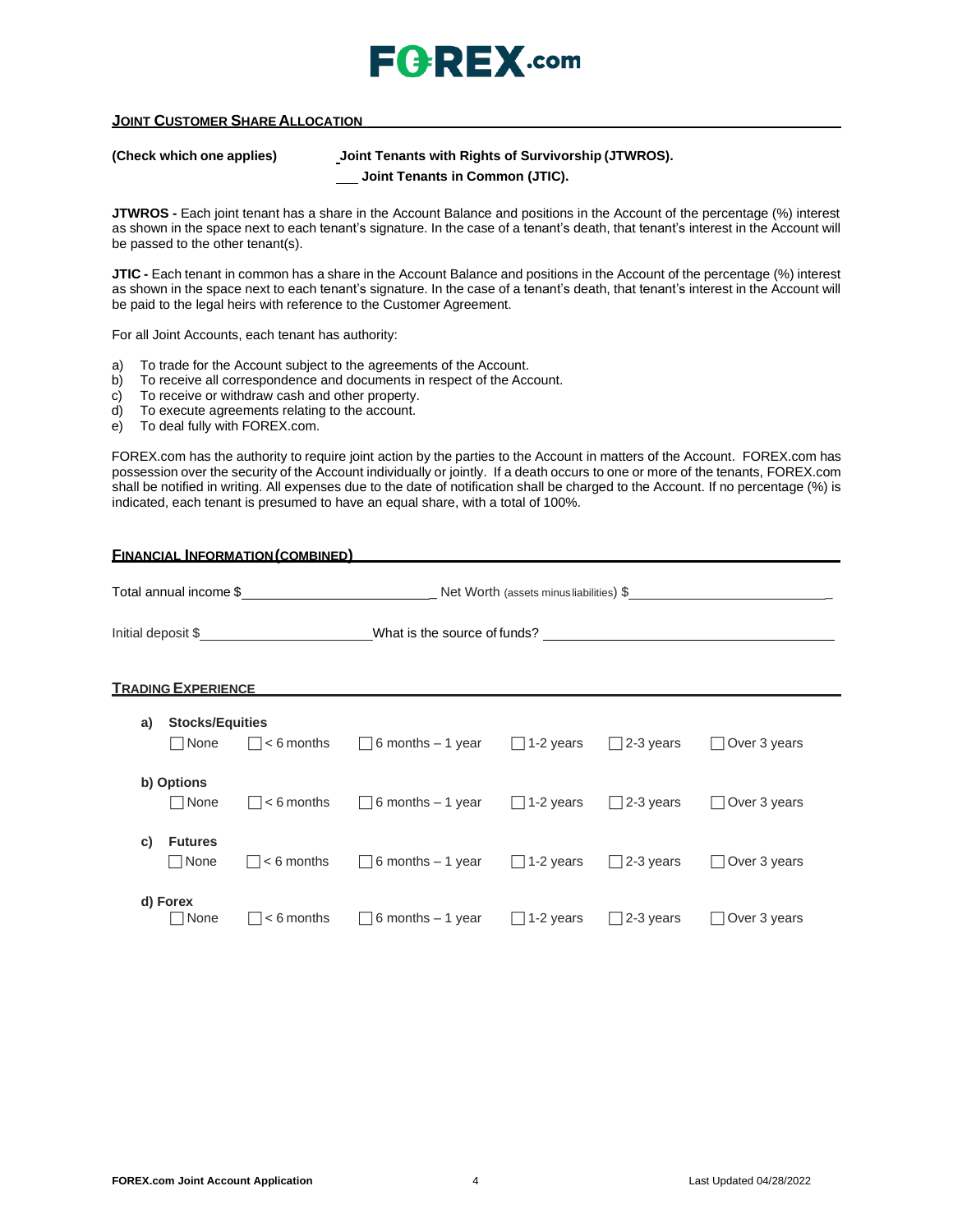# $\mathsf{F}$ **Q**: REX .com

#### **Notice Regarding Anti-Money Laundering**

In response to the US Patriot Act, it is FOREX.com's Policy to verify personal information provided on this application. When opening a trading account with FOREX.com, we will ask for your name, address, date of birth, social security number or documentation to support your identity such as a current passport, driver's license or other documents deemed appropriate. FOREX.com reserves the right to request additional documentation and upon further review may deny opening an account if documentation is determined to beinsufficient

#### **Customer Agreement**

This Agreement sets forth the terms and conditions governing your Account at FOREX.com ("FOREX.com"), a division of GAIN Capital Group, LLC and all Contracts and other transactions in this Account with FOREX.com. In this Agreement, the undersigned customer is referred to as "Customer" or "You."

- 1. **DEFINITIONS.** Terms capitalized in this Agreement are defined in the Glossary as found on **FOREX.com** website [www.forex.com/en](http://www.forex.com/en-us/education/glossary/)[us/education/glossary/](http://www.forex.com/en-us/education/glossary/)
- 2. **SERVICES PROVIDED**. Subject to the terms and conditions of this Agreement and acceptance of Customer's application to open an Account with FOREX.com, FOREX.com will maintain one or more Accounts in Customer's name and will effect cash settled and physically settled transactions with and for Customer in the international Over-the-Counter Foreign Currency (foreign exchange) markets and metal markets on a spot basis, and provide such other services and products as FOREX.com may, in its sole discretion, determine from time to time in the future. Unless expressly stated otherwise in writing, all Contracts and other transactions entered into between FOREX.com and Customer shall be governed by the terms of this Customer Agreement, as amended from time to time (including, without limitation, FOREX.com's Trading Policies and Procedures).
- 3. **REPRESENTATIONS AND WARRANTIES.** As of the date hereof, the date of each Contract and other transaction in Customer's Account and any date on which FOREX.com's Risk Disclosure Statement or Trading Policies and Procedures are revised, updated or amended, Customer represents and warrants to FOREX.com and agrees for the benefit of FOREX.com that:
	- 3.1. if Customer is a natural person, Customer is of sound mind, legal age (18 years old in the United States) and legal competence.
	- 3.2. if Customer is not a natural person, (i) Customer is duly organized and validly existing under the applicable laws of the jurisdiction of its organization; (ii) execution and delivery of this Agreement and all Contracts and other transactions contemplated hereunder and performance of all obligations contemplated under this Agreement and all Contracts and other transactions contemplated hereunder have been duly authorized by Customer; and (iii) each person executing and delivering this Agreement and all Contracts and other transactions contemplated hereunder on behalf of Customer performing the obligations contemplated under this Agreement and any Contract and other transaction contemplated hereunder on behalf of Customer, has been duly authorized by Customer to doso.
	- 3.3. execution and delivery by Customer of this Agreement and all Contracts and other transactions contemplated hereunder, and performance of all of Customer's obligations contemplated under this Agreement and any Contract and other transaction contemplated hereunder, will not violate any statute, rule, regulation, ordinance, charter, by-law or policy applicable toCustomer.
	- 3.4. Customer has full beneficial ownership of Customer's Account. Customer has not granted and will not grant a security interest in Customer's Account with FOREX.com (other than the security interest granted to FOREX.com hereunder) to any person without FOREX.com's prior written consent. Customer has full beneficial ownership of all collateral and will not grant any security interest in any Collateral to any person (other than the security interest granted to FOREX.com hereunder) without FOREX.com's prior written consent.
	- 3.5. Customer will execute and deliver all documents, give all notices, make all filings and take such other actions as FOREX.com, in its sole discretion, deems necessary or desirable to evidence or perfect any security interest in favor of FOREX.com or to protect FOREX.com's interests with respect to any Collateral.
	- 3.6. Customer has read and understands the provisions contained in this Agreement, including, without limitation, FOREX.com's Risk Disclosure Statement and Trading Policies and Procedures, Customer will review the Agreement each time it is amended. Customer will not affect any Opening Transaction in Customer's Account unless Customer understands FOREX.com's revised Agreement, and Customer agrees that in effecting any Opening Transaction it is deemed to represent that it has read and understands FOREX.com's revised Agreement as in effect at the time of such Opening Transaction.
	- 3.7. Customer agrees to comply with all applicable law. You may not use your personal account with FOREX.com for any illegalactivity.
	- 3.8. All information provided by Customer to FOREX.com, including information regarding Customer's trading experience and investment sophistication, is true, correct and complete, and Customer will notify FOREX.com promptly of any changes in such information.
	- 3.9. The risk capital and/or intended initial deposit provided as part of the Customer Account Application and any subsequent deposits Customer makes to Customer's account in excess of such pre-disclosed amount(s) represents Customer's total risk capital which should it be lost in its entirety would not alter the Customer's lifestyle.
- 4. **TRADING.** Customer authorizes FOREX.com to purchase and sell physically settled and cash settled Foreign Exchange Contracts and Cross Currency Contracts and Metal Contracts on a spot basis for Customer's Account in accordance with Customer's instructions received through the FOREX.com Online Trading System or via telephone to the FOREX.com Trading Desk, subject to the terms of this Agreement, including the Annexes hereto and the Customer Account Application, including any applicable addenda thereto. Customer agrees to be conclusively responsible for any instruction received electronically that is identified with Customer's password and Account number and for any electronic, oral and written instruction (including, but not limited to, any Order) to FOREX.com from persons FOREX.com, in its sole judgment, believes are apparently authorized by Customer. If Customer's Account is titled as a joint account, FOREX.com is authorized to act on the instructions of any one owner, without further inquiry, with regard to trading in the Account and the disposition of any and all assets in the Account. FOREX.com shall have no responsibility for further inquiry into such apparent authority and no liability for the consequences of any actions taken or failed to be taken by FOREX.com in reliance on any such instructions or on the apparent authority of any suchpersons.
	- 4.1. **Pricing Information**. FOREX.com will make available, by posting on the FOREX.com Online Trading System or by telephoning the FOREX.com Trading Desk, Bid Prices and Ask Prices at which FOREX.com is prepared to enter Foreign Currency Contracts, Cross Currency Contracts, or Metal Contracts with Customer. Each Bid Price or Ask Price shall be for a Spot Contract with a specified Value Date and shall specify each Eligible Foreign Currency or tradable U.S. dollar-based currency pairs involved where applicable. FOREX.com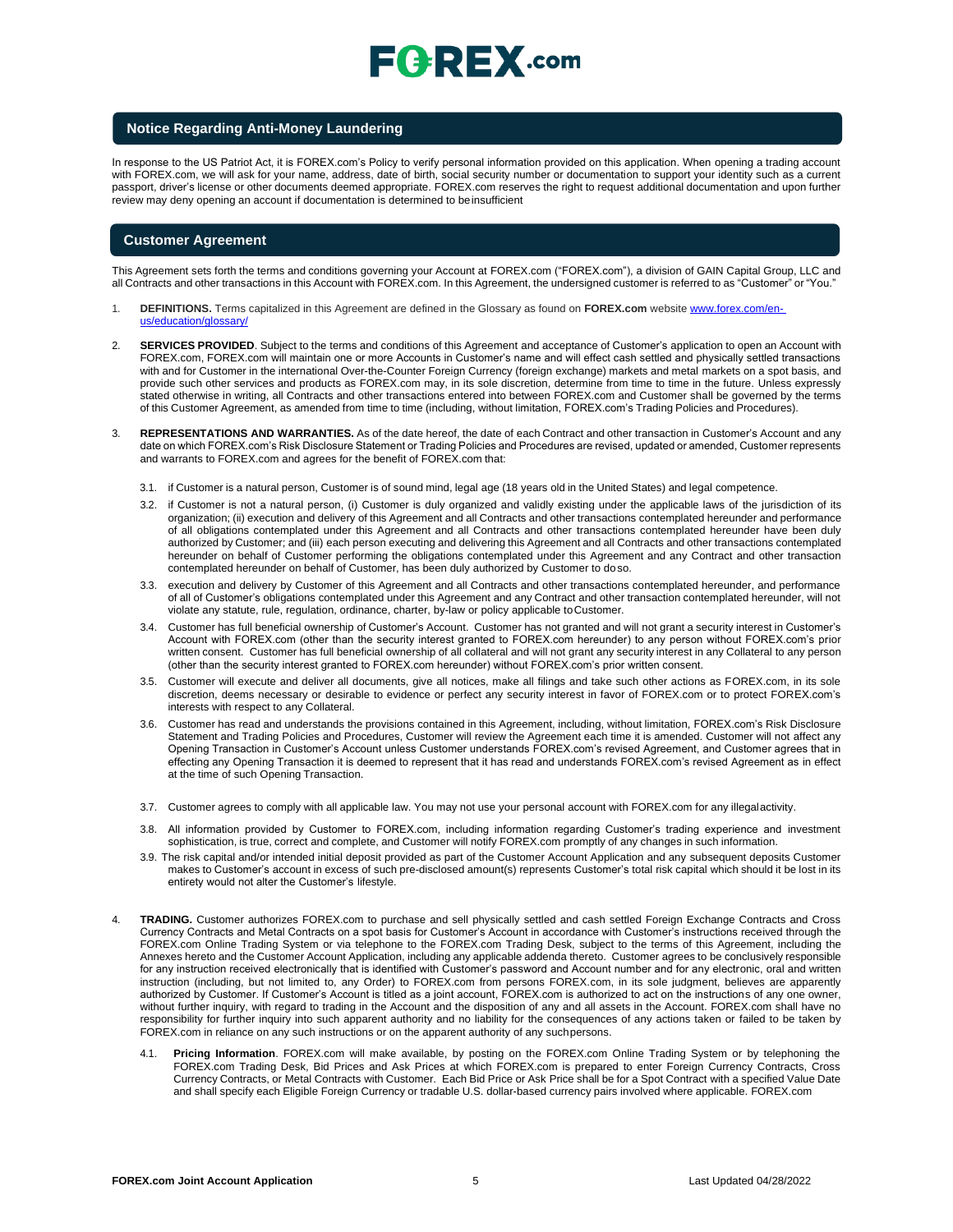# $E$ **G**  $R$ **EX** .com

expects that these prices will be reasonably related to the bid prices and ask prices available in the market at that time for similar transactions, but a number of factors, such as communication system delays, high volume or volatility can result in deviations between prices quoted by FOREX.com and other sources. FOREX.com makes no warranty, express or implied, that Bid Prices and Ask Prices represent prevailing bid prices and ask prices. In addition, these Bid and/or Ask Prices may reflect, at the direction of the Introducing Broker named above, additional pips added to the BID and/or ASK price that may result in an increase of the dealable spread available for the Customer's account as well as a per trade or per lot commission and/or fees. See **Section 11-Charges**.

4.2. **Order Execution**. FOREX.com will attempt to execute all Orders that it may, in its sole discretion, accept from Customer in accordance with Customer's instructions received through the FOREX.com Online Trading System or via telephone to the FOREX.com Trading Desk. In cases where the prevailing market represents prices different from the prices FOREX.com has posted on our screen, FOREX.com will attempt, on a best efforts basis, to execute trades on or close to the prevailing market prices. All Contracts made and entered into by FOREX.com hereunder will be entered into by FOREX.com as principal. Customer acknowledges, understands and agrees that FOREX.com is not acting as a broker, intermediary, agent, and advisor or in any fiduciary capacity. Slippage is a term referring to the difference between requested price and the price at which an order is actually filled. Slippage typically occurs around times of news or economic announcements and extreme market volatility and can be either positive or negative. Notwithstanding the provisions of this Paragraph, Customer acknowledges, understands and agrees that all non-market orders are accepted by FOREX.com and undertaken on a "best-efforts basis" in accordance with the relevant provisions of the Trading Policies and Procedures, as amended from time to time. Please visit FOREX.com's website for more information on order types. In limited instances FOREX.com may be unable to execute your trade at your requested rate due to the size of your trade and available liquidity in the market. In these instances, your trade will default to a Request For Quote ("RFQ"). The RFQ functionality will send you a real-time streaming price that you can choose to accept or reject. If you accept the updated price quote, a new trade will be submitted for execution at the updated price, subject to the terms of this Agreement.

In rare circumstances due to market conditions, lack of liquidity typically associated with large order sizes and/or higher than normal market volatility and associated volume, your order may not be auto executed and be subject to manual review. Such manual review may result in a delay in execution with a potential for price slippage[. FOREX.com w](http://forex.com/)ill always attempt to fill your trades timely and at the best available price.

- 4.3. **Trade Matching**. FOREX.com or its affiliates may, at a future date, establish a trade matching system or determine to route Customer's orders to a trade matching system operated by third parties. In that event, FOREX.com, and/or any one or more of its affiliates, shall have the right (but not the obligation), in the sole discretion of FOREX.com or any such affiliate, to act for its own account, and as a counter party or as a broker to FOREX.com customers, in the making of markets and the purchase and sale of Foreign Exchange Contracts, Cross Currency Contracts and Metal Contracts via any medium, including without limitation, over any trade matching network in use by FOREX.com customers and/or the general public.
- 4.4. **Transmission.** FOREX.com shall have no responsibility for delays in the transmission of orders due to disruption, failure or malfunction of communications facilities and shall not be liable for any claims, losses, damages, costs or expenses, including attorneys' fees, to any person or entity arising other than as a direct result of FOREX.com's gross negligence.
- 4.5. **Position & Trading Limits**. FOREX.com reserves the right to limit the number of Open Positions that Customer may enter or maintain in Customer's Account. FOREX.com reserves the right, in its sole discretion, to refuse to accept any Order opening a new position or increasing an Open Position.
- 5. **MARGIN REQUIREMENTS**. Customer shall provide to and maintain with FOREX.com Margin in such amounts, in cash or other such forms, and within such limits as FOREX.com, in its sole discretion, may from time to time require. Customer's Account will be under the control of FOREX.com. FOREX.com may change Margin requirements at any time, without prior notice to Customer, and may call for additional Margin ("Margin Call") at (x) any time Customer's Margin Balance falls below FOREX.com's Minimum Margin Requirement as applied to that Account; and (y) any time FOREX.com, in its sole discretion, believes that it is prudent to do so. FOREX.com may at any time liquidate Customer's Account in accordance with Paragraph 9. FOREX.com may withdraw funds from the Customer's account without notice: (x) to ensure that Posted Margin equals or exceeds Required Margin; and (y) to satisfy any payment obligation to FOREX.com, including commissions, fees and charges in respect of Customer's Account. In the event that Customer directs FOREX.com to sell any Margin, Collateral, Contract or other property and FOREX.com is unable to deliver such Margin, Collateral, Contract or other propertyto a purchaser because Customer fails to deliver it to FOREX.com, FOREX.com may borrow or purchase any Margin, Collateral, Contract or property necessary to make such delivery, and Customer hereby agrees to guarantee and hold FOREX.com harmless against any liability, claim, loss, damage, cost or expense, including attorneys' fees that FOREX.com may sustain. See the Margin Requirements page on FOREX.com's website.
- 6. **SECURITY AGREEMENT.** In order to secure any indebtedness or other obligations at any time owing from Customer to FOREX.com, including, without limitation, (i) indebtedness or other obligations under any Account, Contract or other transaction with FOREX.com; or (ii) any indebtedness or other obligations resulting from any guarantee by Customer of any Account, Contract or other transaction with FOREX.com, Customer hereby assigns, pledges and grants to FOREX.com a security interest in and right of setoff against: (i) all of Customer's Accounts with FOREX.com; (ii) all Contracts, cash, securities and other property in Customer's Account at FOREX.com or delivered or otherwise provided by Customer to secure its indebtedness or other obligations to FOREX.com or in FOREX.com's possession or control for any purpose (including safekeeping); and (iii) all products and proceeds of the foregoing (collectively, (i), (ii) and (iii) are referred to as "Collateral"). At any time, in FOREX.com's sole discretion and without prior demand or notice, FOREX.com may apply any or all cash (or sell or buy in any such Contracts, securities or other property and apply the proceeds there from) to any such indebtedness or other obligations, notwithstanding that such indebtedness or other obligations arise in an Account other than the Account in which the cash, Contracts, securities or other property were held or generated. Notwithstanding Section 9-207 of the New York Uniform Commercial Code, FOREX.com shall have the right to sell, pledge, rehypothecate, assign, invest, commingle and otherwise use any Collateral it holds (including, but not limited to, using the Contracts as collateral for a loan to FOREX.com) free from any claim or right of any nature whatsoever of the Customer, including any equity or right of redemption by the Customer and to register any Collateral in the name of FOREX.com, its custodian or a nominee for either. Any failure by FOREX.com to enforce its rights hereunder shall not be deemed a future waiver of such rights by FOREX.com. FOREX.com is irrevocably appointed as attorney-in-fact for Customer and is authorized, without notice to Customer, to execute and deliver any documents, give any notice and to take any actions on behalf of Customer, including the execution, delivery and filing of financing statements, that FOREX.com deems necessary or desirable to evidence or to protect FOREX.com's interest with respect to any Collateral. In the event that the Collateral deemed acceptable to FOREX.com ("Eligible Collateral") is at any time insufficient to satisfy Customer's indebtedness or other obligations to FOREX.com, including obligations to provide Margin in accordance with Paragraph 5 hereof, Customer shall promptly pay upon demand the entire amount of such deficit.
- 7. **NOVATION OF OPPOSING CONTRACTS.** Whenever there may exist in any Customer Account two or more open and opposite Contracts providing in whole or in part for the purchase and sale of the same Foreign Currency, Cross Currency Pairs or Metal Contracts on the same Value Date, such Contracts shall automatically be canceled and replaced by an obligation to settle only the net difference between amounts payable in respect of the relevant currencies under the relevant Contracts, and/or the net difference between the quantities of the relevant currency deliverable there under.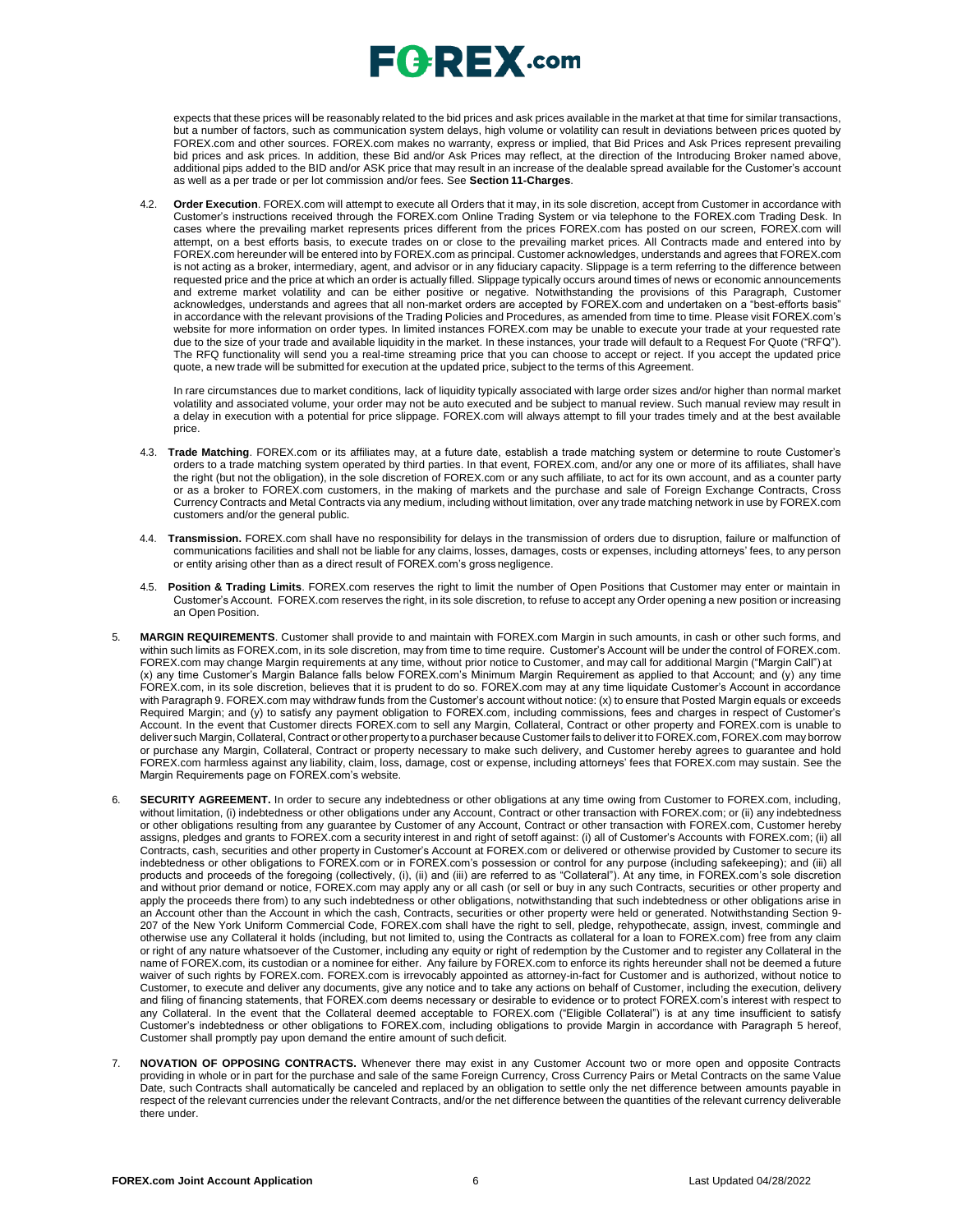# $\mathsf{E}$  **Q**  $\mathsf{R}$   $\mathsf{E}$  **X** .com

- 8. **SETTLEMENT DATE; ROLLOVERS; DELIVERY.** In cases where transactions are executed for physical delivery, instructions on the settlement of Open Positions must be given to FOREX.com at least two (2) Business Days prior to the Value Date. In the absence of instructions from Customer directing FOREX.com to deliver, offset, or roll over Open Positions, FOREX.com is authorized, in FOREX.com's sole discretion, to deliver, roll over or offset all or any portion of the Open Positions in Customer's Account at Customer's risk. Delivery of Foreign Currency shall be made to the bank specified by the purchaser in a major city in the country in which the Foreign Currency is the legal tender. Unless otherwise agreed by FOREX.com and Customer in writing, the Foreign Currency shall be deliverable by wire transfer. FOREX.com may require payment of amounts due from Customer to FOREX.com prior to 16:30 ET on any day prior to payment of amounts due and payable by FOREX.com to Customer on that day. FOREX.com and Customer shall exchange, make use of, and periodically update and confirm any standing payment instructions. Spot Metal deliveries will take place at a location and custodian as approved by FOREX.com. Sufficient funds to take delivery or the necessary delivery documents must be in the possession of FOREX.com. If instructions, funds and documents are not received by FOREX.com by the specified time, FOREX.com may, in its sole discretion and without notice to Customer, offset Customer's Open Positions, roll over Customer's Open Positions into the next settlement time period, or make or receive delivery on behalf of Customer upon any terms and by any methods deemed reasonable by FOREX.com, in its sole discretion. Terms and/or methods for delivering, offsetting, or rolling over Customers' Open Positions may differ on a Customer-by-Customer basis relative to the current balance in the Customer'sAccount.
- 9. **LIQUIDATION OF ACCOUNTS AND DEFICIT BALANCES.** In the event of: (a) an Event of Default; (b) insufficient Margin, or FOREX.com's determination that any Collateral deposited to protect Customer's Account is inadequate, regardless of current market quotations, to secure Customer's Account; or (c) any other circumstances or developments that FOREX.com, in its sole discretion, deems appropriate for its protection, FOREX.com may, in its sole discretion, take one or more, or any portion, of the following actions: (1) satisfy any obligation Customer may have to FOREX.com (either directly or by way of guarantee or suretyship) out of any of Customer's funds or property in the custody or control of FOREX.com; (2) sell or purchase any or all Contracts and any securities or other property held or carried for Customer; and (3) cancel any or all outstanding Orders or Contracts or other transactions or commitments made by or on behalf of Customer. Any of the above actions may be taken without demand for Margin or additional Margin, without prior notice of sale or purchase or other notice to Customer, Customer's legal representatives, heirs, executor, administrator, trustee, legatee, successors or assigns and regardless of whether the ownership interest is held individually or jointly with others. Any prior demand or notice of sale or purchase shall not be considered a waiver of FOREX.com's right to sell or buy at any time in the future without demand or notice as provided above. In liquidation of Customer's Long Positions and Short Positions, FOREX.com may, in its sole discretion, offset in the same settlement or it may initiate new Long Positions or Short Positions in order to establish a spread or straddle that in FOREX.com's sole judgment may be advisable to protect or reduce existing positions in Customer's Account. Any sales or purchases may be made according to FOREX.com's judgment and in its sole discretion in any interbank, Over-the-Counter or other exchange market where such business is then usually transacted or at a public auction or private sale, and FOREX.com may purchase the whole or any part thereof free from any right of redemption. In the event the proceeds realized pursuant to liquidation are insufficient for the payment of all liabilities of Customer due to FOREX.com, Customer shall promptly pay upon demand the entire amount of any such deficit, together with all other deficits and all unpaid liabilities of Customer, including, but not limited to, all costs of enforcement and collection, such as, but not limited to, attorneys' fees, witness fees and travel expenses, interest on any such deficit and liabilities at a rate equal to three (3) percentage points above the then prevailing prime rate at FOREX.com's principal bank or the maximum interest rate allowed by law, whichever is lower. In the event FOREX.com incurs expenses other than for the collection of deficits, with respect to Customer's Account, Customer agrees to pay such expenses. See the Margin Requirements page on FOREX.com's website.
- 10. **FUTURES COMMISION MERCHANT AND RETAIL FOREIGN EXCHANGE DEALER.** FOREX.com is a registered Futures Commission Merchant and Retail Foreign Exchange Dealer (FCM/RFED) (NFA ID# 0339826), a member of the National Futures Association (NFA) and is regulated by the Commodity Futures Trading Commission (CFTC). For more information on the NFA and its policies visit [http://www.nfa.futures.org.](http://www.nfa.futures.org/) For information regarding FOREX.com, Commodity Futures Trading Commission (CFTC) registration, NFA membership information, regulatory and non-regulatory actions, please visit NFA's Background Affiliation Status Information Center (BASIC) at http://www.nfa.futures.org/b
- 11. **CHARGES.** FOREX.com is compensated for its services through the bid/ask spread and/or per-lot commission, as well as mark-up on rollovers and mark-up on back-to-base currency conversions for products not settling in a Customer's account base currency. FOREX.com may charge for incidental banking-related fees such as wire charges for deposits/withdrawals and returned check fees and monthly data fees. FOREX.com may charge monthly data fees in any account wherein there is no trading activity for at least twelve (12) months. FOREX.com reserves the right to change its fee structure at any time without notice. Fees do not currently, but may in the future include such things as statement charges, order cancellation charges, account transfer charges, telephone order charges or fees imposed by any interbank agency, bank, contract, market or other regulatory or self-regulatory organization arising out of FOREX.com's provision of services hereunder. Customer may incur additional fees for the purchase of optional, value added services offered by FOREX.com.
- 12. **INTRODUCING BROKERS.** If Customer's account has been introduced to FOREX.com by an Introducing Broker ("IB"), Customer understands and acknowledges that FOREX.com may compensate Introducing Broker for introducing Customer to FOREX.com and that such compensation may be on a per trade or other basis.
- 13. **FOREIGN ACCOUNTS.** Customers not residing in the United States ("Foreign Accounts") may be asked to comply with requests for special information by FOREX.com as required by any governmental unit or regulatory agency. This includes, but is not limited to, special calls for information. In the event of a special call for information, FOREX.com or its agent shall be required to obtain the information set forth by any governmental unit or regulatory agency requesting information. In addition, failure to respond to a special call may cause transactions to be prohibited (other than offsetting trades) for Customer.
- 14. **TRADE CONFIRMATIONS.** Trades executed online will be confirmed online at the time of the trade and trades entered into by telephone will be confirmed verbally and online by 17:30 ET on the day of execution. Reports of the confirmation of orders and statements of Accounts for Customer shall be deemed correct and shall be conclusive and binding upon Customer the sooner of: (x) two (2) Business Days after transmittal to Customer by posted mail; or (y) immediately with respect to Orders confirmed via the FOREX.com Online Trading System. Customer may object to confirmations and statements by telephone within the time frames identified above, but any such objection must be confirmed by e-mail t[o](mailto:info@FOREX.com) [info@FOREX.com](mailto:info@FOREX.com) or in writing within two (2) Business Days thereafter to FOREX.com, (which confirmation shall be deemed received only if actually delivered or mailed by registered mail, return receipt requested to FOREX.com at such address). Failure to object shall be deemed ratification by Customer of all actions taken by FOREX.com or FOREX.com's agents prior to Customer's receipt of such reports. Customer's failure to receive a trade confirmation shall not relieve Customer of the obligation to object as set out herein. Customer agrees to immediately call to FOREX.com's attention any oral information that Customer has reason to believe is inconsistent with Customer's own information. Customer understands, acknowledges and agrees that errors, whether resulting in a profit or loss to Customer, shall be corrected, and Customer's Account will be credited or debited in such manner and extent as to place Customer's Account in the same position in which it would have been had the error not occurred. Transaction Data Reports that include the transaction data required by NFA Compliance Rule 2-36 are available upon request. Please call 1-877-367-3946 (Toll Free) or 1-908-731-0730 (International) to request this information.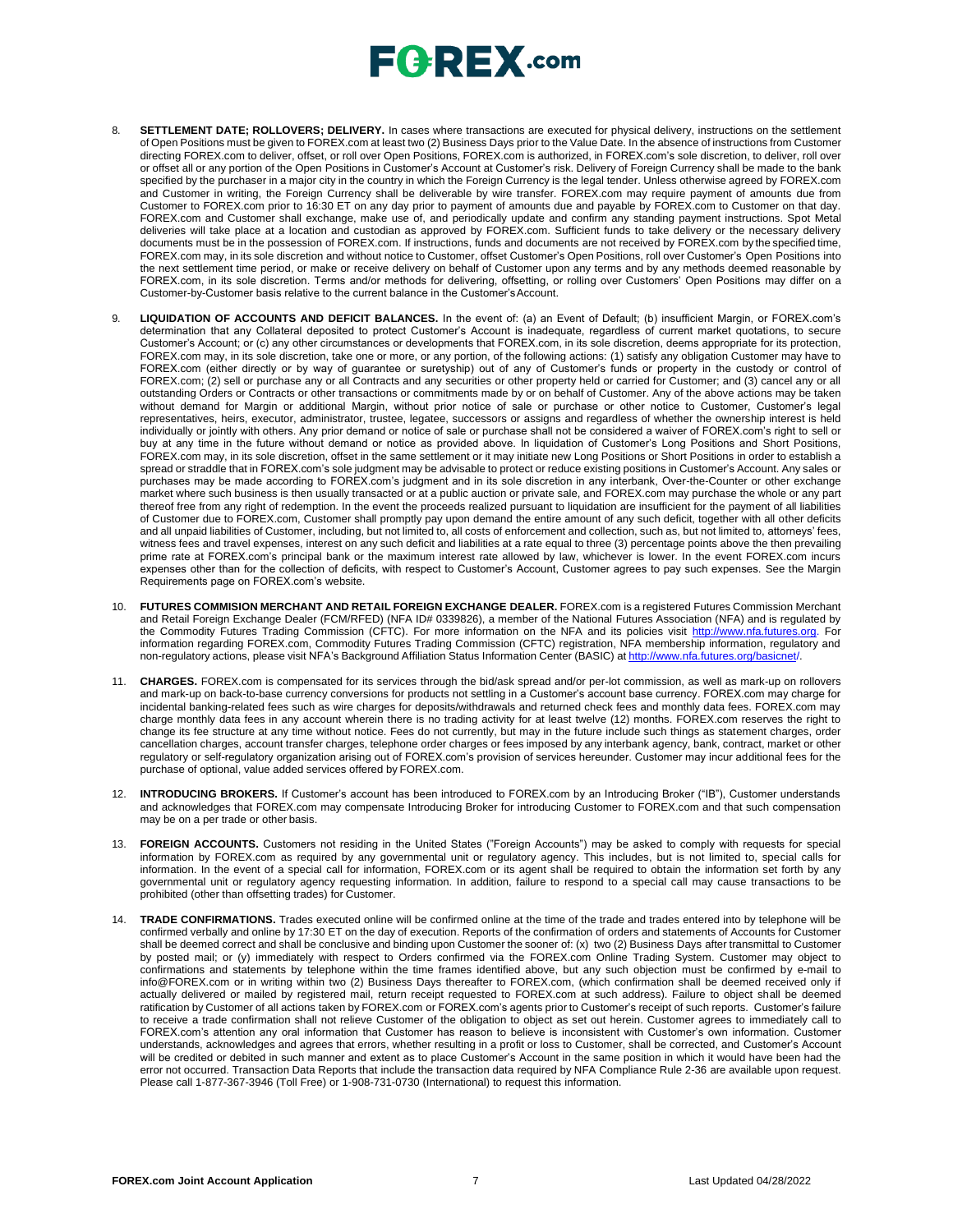# $E$ **G**  $R$ **EX** .com

- 15. **COMMUNICATIONS.** Reports, statements, notices and any other communications from FOREX.com may be transmitted to Customer by (x) placement on FOREX.com's Website; or (y) United States mail or other delivery service to Customer's current address as reflected on FOREX.com's records. Customer shall notify FOREX.com immediately of any change in Customer's address by e-mail to [info@FOREX.com](mailto:info@FOREX.com) or by United States mail or other delivery service to FOREX.com, Bedminster One, 135 US Highway 202/206, Suite 11, Bedminster, NJ 07921. All communications sent by FOREX.com shall be deemed effective when deposited by FOREX.com in the United States mail or with another delivery service, or when received by a transmitting agent (such as an Internet service provider) for transmission to Customer, whether actually received by Customer or not. All communications sent by Customer shall not be deemed effective until accepted byFOREX.com.
- 16. **FOREX.COM RESPONSIBILITIES.** Neither FOREX.com nor GAIN Capital shall be liable to Customer for any claims, losses, damages, costs or expenses, including attorneys' fees, caused, directly or indirectly, by any events, actions or omissions, including, without limitation, claims, losses, damages, costs or expenses, including attorneys' fees, resulting from civil unrest, war, insurrection, international intervention, governmental action (including, without limitation, exchange controls, forfeitures, nationalizations, devaluations), natural disasters, acts of God, market conditions, inability to communicate with any relevant person or any delay, disruption, failure or malfunction of any transmission or communication system or computer facility, whether belonging to FOREX.com, GAIN Capital, Customer, any market, or any settlement or clearingsystem.
- 17. **INTELLECTUAL PROPERTY AND CONFIDENTIALITY.** All copyright, trademark, trade secret and other intellectual property rights in the FOREX.com Online Trading System ("Trading System") shall remain at all times the sole and exclusive property of FOREX.com and/or its 3<sup>rd</sup> party service providers and Customers shall have no right or interest in the Trading System(s) except for the right to access and use the Trading System(s) as specified herein. Customer acknowledges that the Trading System(s) are confidential and have been developed through the expenditure of substantial skill, time, effort and money. The Customer will protect the confidentiality of FOREX.com and/or its 3<sup>rd</sup> party service providers by allowing access to the Trading System(s) only by its employees and agents on a need to access basis. Customer will not publish, distribute, or otherwise make information available to third parties any information derived from or relating to the Trading System(s). Customer will not copy, modify, decompile, reverse engineer, and make derivative works of the Trading System(s) or in the manner in which itoperates.
- 18. **INDEMNIFICATION.** Customer agrees to indemnify and hold FOREX.com, its affiliates, employees, agents, successors and assigns harmless from and against any and all liabilities, claims, losses, damages, costs and expenses, including attorneys' fees, incurred by FOREX.com arising out of: (i) Customer's failure to fully and timely perform its obligations hereunder; and (ii) any of Customer's representations and warranties made that may at any time be untrue or incorrect. Customer also agrees to pay promptly to FOREX.com any and all claims, losses, damages, costs and expenses, including attorneys' fees, incurred by FOREX.com in the enforcement of any of the provisions of this Agreement, any Contracts and other transactions hereunder, and any other agreements between FOREX.com and Customer and the collection of any amounts due hereunder and there under.
- 19. **DISCLOSURE OF CUSTOMER INFORMATION.** FOREX.com will not share or sell information regarding its customers and/or prospective customers, except to its employees, agents, partners, and associates as required in the ordinary course of FOREX.com's business conducted on behalf of customers, including, but not limited to, FOREX.com's banking or credit relationships in accordance with FOREX.com's privacy policy. FOREX.com may also disclose to federal or state regulatory agencies and law enforcement authorities' information regarding Customer and Customer's transactions in response to a request for such information or in response to a court order or subpoena. To read FOREX.com's entire privacy policy, please visit: [www.forex.com/en-us/terms-and-policies/privacy-policy/](http://www.forex.com/en-us/terms-and-policies/privacy-policy/)
- 20. **JOINT ACCOUNTS AND/OR TRUST ACCOUNTS.** If more than one natural person executes this Agreement as Customer, all such natural persons agree to be jointly and severally liable for the obligations assumed in this Agreement. If this Agreement is executed by a trust, unincorporated association, partnership, custodian or other fiduciary, such Customer hereby agrees to indemnify, defend, save and hold free and harmless FOREX.com for any liabilities, claims, losses, damages costs and expenses, including attorneys' fees, resulting directly or indirectly from breach of any fiduciary or similar duty or obligation or any allegation thereof, including attorneys' fees.
- 21. **AMENDMENTS.** Customer understands, acknowledges and agrees that FOREX.com may amend or change this Agreement at any time. FOREX.com will provide notice to Customer of any such amendment or change by posting the amendment or change to the Website or by sending an e-mail message to Customer. Customer agrees to be bound by the terms of such amendment or change on the earlier of: (x) ten (10) days after FOREX.com has posted notice of such amendment or change to the Forex.com Website; or (y) on the date of the entry of any Order other than a Liquidating Order. In the event that Customer objects to any such change or amendment, Customer agrees to liquidate Customer's Open Positions and instruct FOREX.com regarding the disposition of all assets in Customer's Account within ten (10) Business Days after notice of the amendment or change has been posted to the Forex.com Website. No waiver or amendment of this Agreement may be implied from any course of dealing between the parties or from any failure by FOREX.com or its agents to assert its rights under this Agreement on any occasion or series of occasions. No oral agreements or instructions to the contrary shall be recognized or enforceable.
- 22. **TERMINATION.** This Agreement shall continue and be in effect until termination by Customer or FOREX.com. Customer may terminate this Agreement if: (i) Customer has no open Foreign Currency positions and no liabilities held by or owed to FOREX.com; (excluding any deficit balance in Customer Account being Company will not allow any Customer Account to reach a deficit balance); and (ii) Customer has provided three (3) days' written notice to FOREX.com by e-mail to <u>[info@FOREX.com](mailto:info@fxadvantage.com)</u> or by United States mail or other delivery service to FOREX.com.; and (iii) FOREX.com has accepted the notice as provided in Section 15 hereof. FOREX.com may, in its sole discretion, terminate this Agreement at any time, effective as of the close of business on the day notice is sent to Customer. Termination by either party shall not affect any Contracts or other transactions previously entered into and shall not relieve either party of any obligations set out in this Agreement, nor shall it relieve Customer of any obligations arising out of any deficit balance.
- 23. **ENTIRE AGREEMENT.** This Agreement together with the Customer Account Application embodies the entire agreement between FOREX.com and the Customer, superseding any and all prior written and oral agreements.
- 24. **RECORDINGS.** Customer acknowledges and agrees that any and all conversations between Customer and FOREX.com principals, agents, employees or associates, including the FOREX.com Trading Desk and customer service and operations desks may, at the option and in the sole discretion of FOREX.com, be recorded electronically with or without the use of an automatic tone warning device. Customer further agrees to the use of such recordings and transcripts thereof as evidence by either party in connection with any dispute or preceding that may arise involving Customer or FOREX.com.
- 25. **BINDING EFFECT.** This Agreement shall be continuous and shall cover, individually and collectively, all Accounts of Customer at any time opened or reopened with FOREX.com, irrespective of any change or changes at any time in the personnel of FOREX.com or its successors, assigns, or affiliates. This Agreement, including all authorizations, shall inure to the benefit of FOREX.com and its successors and assigns, whether by merger, consolidation, or otherwise and shall be binding upon Customer and/or the personal representatives, heirs, executor, administrator, trustee, legatees, legal representative, successors and assigns of Customer.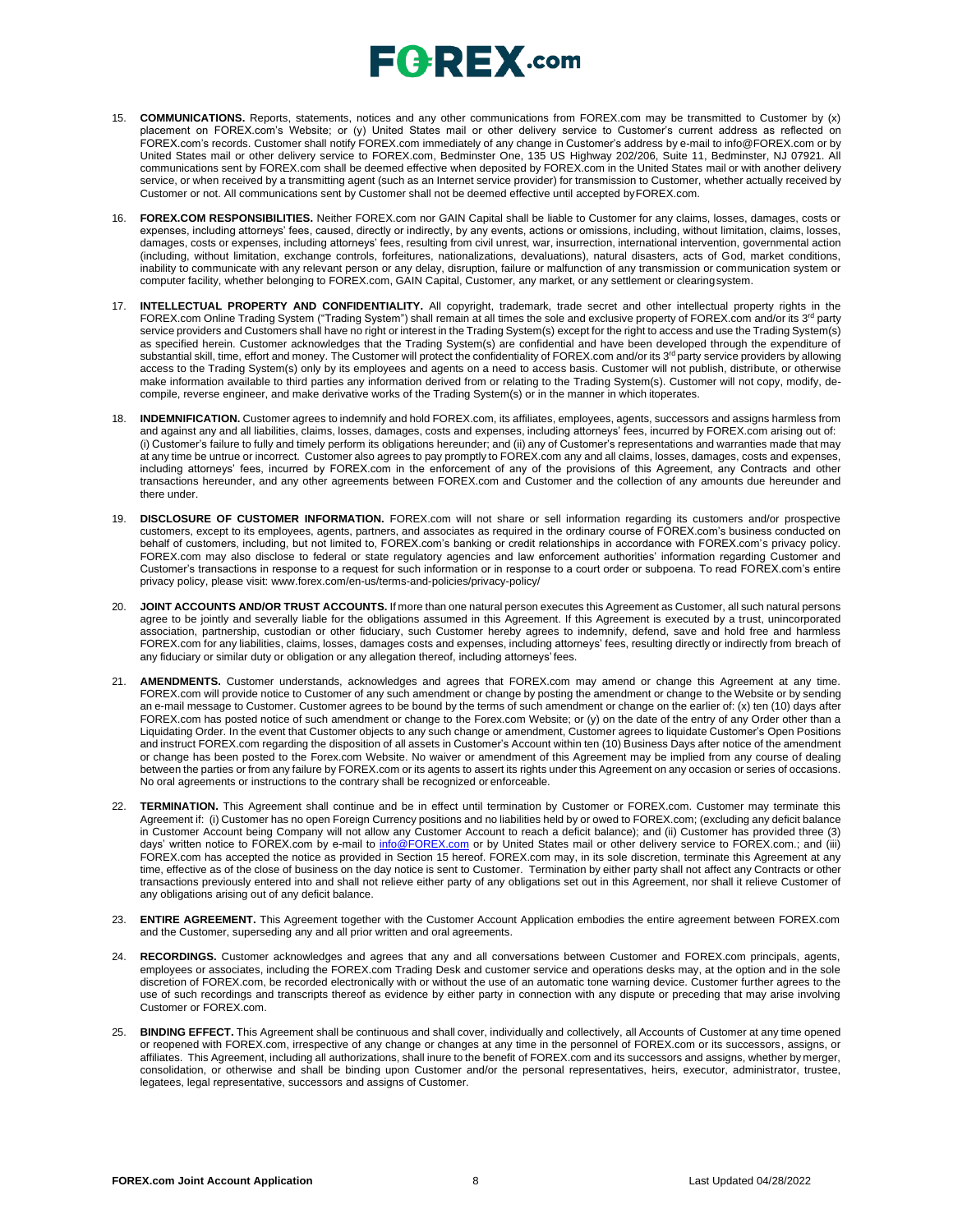

- 26. **LAW AND JURISDICTION; SEVERABILITY.** This Agreement is governed by, and shall be construed in accordance with the laws of the State of New York, United States of America without giving effect to any conflict of laws doctrine that would interfere with or prevent the application of this provision. With respect to any suit, action or proceeding ("Proceeding") relating to this Agreement, Customer irrevocably (i) submits to the exclusive jurisdiction of the State and federal courts located in the Borough of Manhattan, State of New York; (ii) agrees to service of process in any legal proceeding by sending copies thereof by registered or certified mail, if practicable (postage prepaid) to the other party at the address set forth in this Agreement or updated as provided in Paragraph 15 hereof (where service of process is being made by FOREX.com); (iii) waives any objection which it may have at any time to the laying of venue of any Proceeding brought in any such court, waives any claim that such Proceeding have been brought in an inconvenient forum; (iv) agrees that any Proceeding shall be commenced within one (1) year after the cause of any such Proceeding shall have arisen; and (v) further waives the right to object, with respect to such Proceeding, that such court does not have jurisdiction over such party. Alternatively, at the option of either FOREX.com or Customer, any proceeding hereunder may be submitted for arbitration before the American Arbitration Association at Association's New York or New Jersey Office. The arbitration shall be conducted according to the rules then in effect of the American Arbitration Association. Any award of the arbitrator(s) will be final and binding. If any clause of this Agreement is determined void or invalid by a court of competent jurisdiction, the remainder of the Agreement shall remain in full force and effect.
- 27. **ACCEPTANCE.** This Agreement shall not be deemed to be accepted by FOREX.com or become a binding contract between Customer and FOREX.com until the signed Customer Account Application has been received and approved by FOREX.com. In the event that there are any unauthorized alterations or deletions to this Agreement or related documents such alteration and deletions shall not be binding on FOREX.com and said original forms shall govern Account.
- 28. **RELATIONSHIP WITH GAIN CAPITAL**. FOREX.com operates as a division of GAIN Capital Group, LLC. FOREX.com utilizes GAIN Capital Group's trading systems, infrastructure, technology, operations and personnel to facilitate Customer trading. GAIN Capital Group, LLC is a registered Futures Commission Merchant and Retail Foreign Exchange Dealer (FCM/RFED) and a member of the National Futures Association (NFA ID # 0339826).
- 29. **AUTHORIZATION TO TRANSFER FUNDS.** Customer hereby agrees that FOREX.com may at any time and from time to time, in the sole discretion of FOREX.com, apply and transfer from any of Customer's Accounts with FOREX.com to any of Customer's other accounts, whether held at FOREX.com or other approved financial institutions, any of the Contracts, currencies, securities or other property of Customer held either individually or jointly with others to another account.
- 30. **SPOT METALS.** Spot Metal contracts are not subject to regulation by the U.S. Commodity Futures Trading Commission and National Futures Association under the Commodity Exchange Act.

#### **Consent to Electronic Transmission of Account Statements**

Customer hereby consents to receive account statements (monthly and daily statements) online. FOREX.com will provide Customer with passwordprotected access to online reports. Customer will be able to generate daily, monthly and annual account statements detailing transaction activity, profit and loss statements, open positions, margin balances, account credits and debits, etc. Statements are deemed received when made available to Customer by FOREX.com, regardless of whether Customer actually accessed the statement. Customer is responsible for alerting FOREX.com to any change in their e-mail address. This consent shall be effective until revoked by Customer in writing and received by FOREX.com according to paragraph 15 of this Customer Agreement.

#### **Agreement to Use Collateral**

Customer authorizes FOREX.com to sell, pledge, rehypothecate, assign, invest, commingle and otherwise use any Collateral held by FOREX.com, including, but not limited to, using the Contracts as collateral for a loan to FOREX.com, and, further dealing with the Collateral, as provided in the Customer Agreement (including, but not limited to Paragraph 6 thereof). Where Customer's Account consists of more than one Account, this authorization shall apply to all of Customer's Accounts with FOREX.com. This Agreement to Use Collateral shall remain in effect so long as Customer's Account with FOREX.com remains open or Customer has any obligations of any kind to FOREX.com, under the CustomerAgreement.

#### **Social Security / Tax ID Certification**

Customer hereby certifies, under penalty of perjury, that (1) the number provided on the Customer Application is Customer's correct Social Security or Taxpayer Identification Number and (2) the ownership, or beneficiary, of Customer's Account is not subject to backup withholding under Section 3406(a)(1)(C) of the Internal Revenue Code.

### **eSignal Disclaimer of Warranty**

If Customer should choose to utilize eSignal's Forex Charts, eSignal hereby expressly disclaims all warranties of every kind, express and/or implied, as to the licensed products (including the information, data and software contained therein), the results obtained by their use, as to the performance thereof and every other matter, including, but not limited to, warranties of merchantability and fitness for a particular purpose. eSignal and its third party suppliers do not guarantee the adequacy, accuracy, timeliness or completeness of the licensed products or any component thereof. eSignal and its third party suppliers shall not be subject to any damages or liability for any errors, omissions or delays therein. The licensed products and all components thereof are provided on an "as is" basis.

#### **TradingView Disclaimer of Warranty**

If Customer should choose to utilize TradingView's charts, trading interface, news, analysis, website etc. (collectively, "TradingView Products"), TradingView and FOREX.com hereby expressly disclaim all warranties of every kind, express and/or implied, as to the licensed products (including the information, data and software contained therein), the results obtained by their use, as to the performance thereof and every other matter, including, but not limited to, warranties of merchantability and fitness for a particular purpose. TradingView cannot and does not represent or guarantee that any of the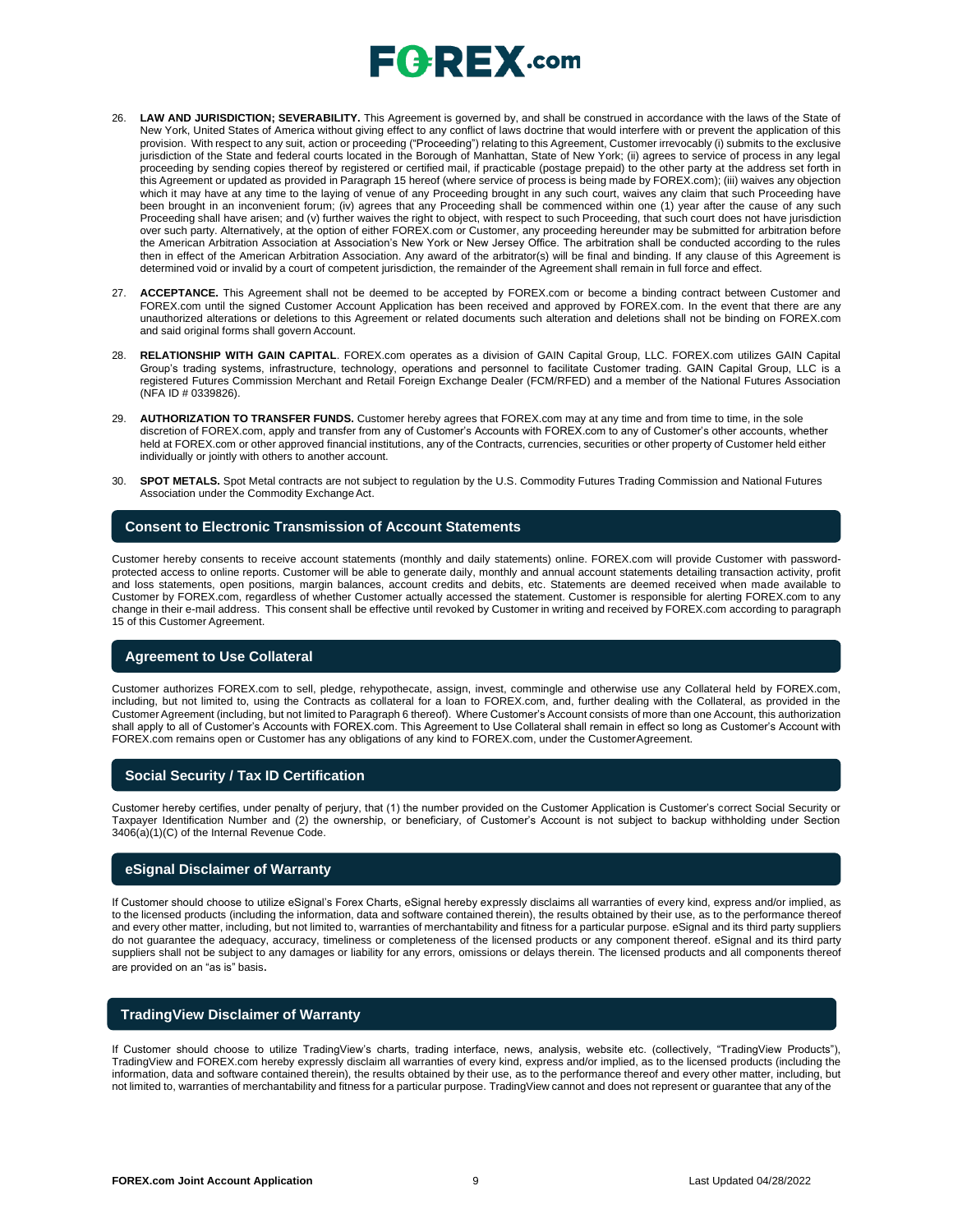

information available on TradingView Products is accurate, reliable, current, complete or appropriate for your needs. Various information available through TradingView Products or on TradingView may be specially obtained by TradingView from professional businesses or organizations, such as exchanges, news providers, market data providers, and other content providers who are believed to be sources of reliable information. Nevertheless, due to various factors — including the inherent possibility of human and mechanical error — the accuracy, completeness, timeliness, results obtained from use, and correct sequencing of information available through the TradingView Products and website are not and cannot be guaranteed by TradingView or FOREX.com. FOREX.com, TradingView and its third party suppliers shall not be subject to any damages or liability for any errors, omissions or delays therein. The licensed products and all components thereof are provided on an "as is" basis.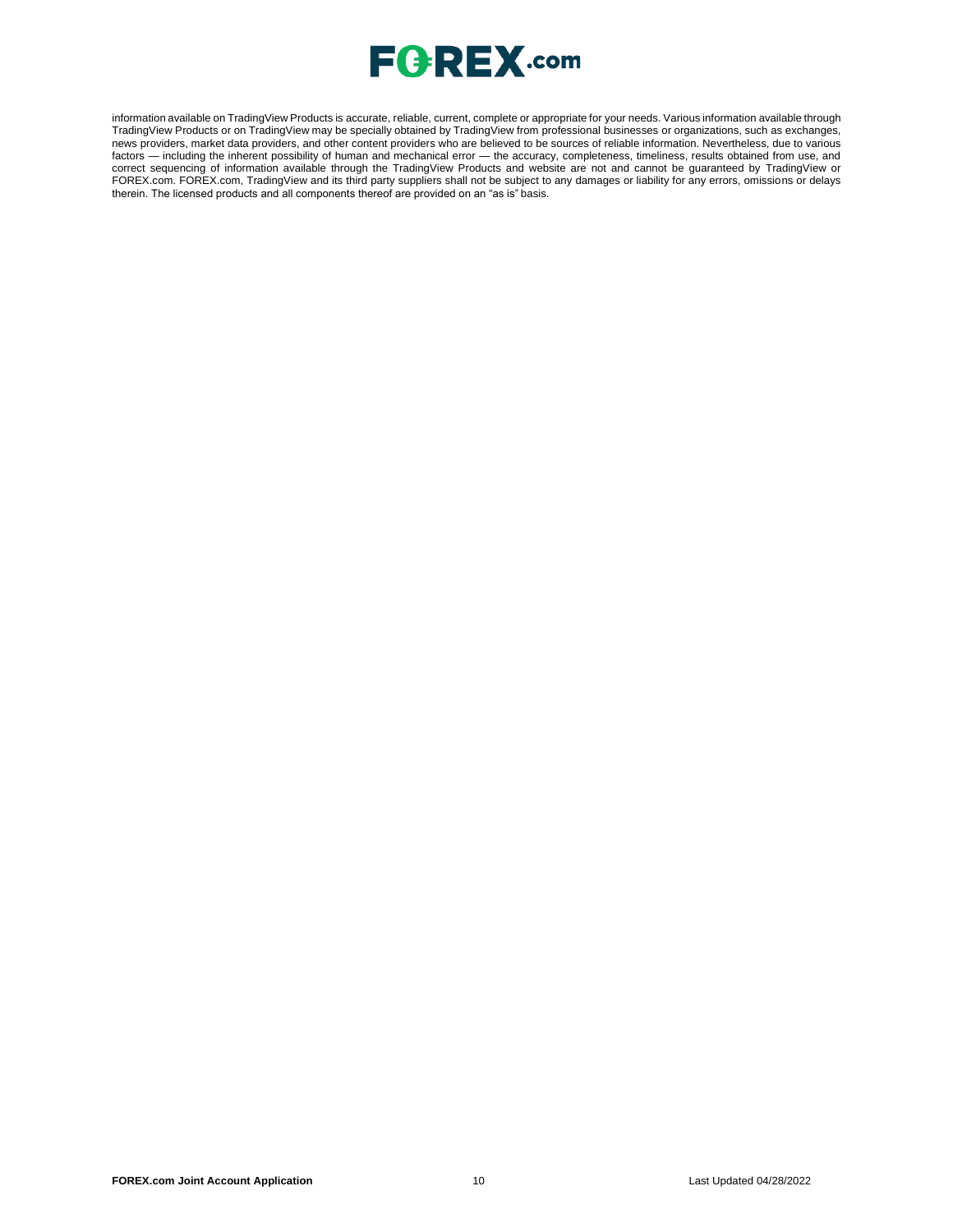#### **Risk Disclosure Statement**

In consideration of FOREX.com agreeing to enter into Over-the-Counter ("OTC") Foreign Exchange Contracts with the undersigned (hereinafter referred to as the "Customer"), Customer acknowledges, understands and agrees that:

- **1. Trading Is Very Speculative and Risky**. Foreign Exchange Trading and Spot Metal Trading is highly speculative and is suitable only for those customers who (a) understand and are willing to assume the economic, legal and other risks involved, and (b) are financially able to assume losses significantly in excess of Margin or deposits. Foreign Exchange and Spot Metal Trading may not be an appropriate investment for retirement funds. Customer represents, warrants and agrees that Customer understands these risks; that Customer is willing and able, financially and otherwise, to assume the risks of Foreign Exchange Trading and Spot Metal Trading and that loss of Customer's entire Account Balance will not change Customer's life style.
- **2. High Leverage And Low Margin Can Lead To Quick Losses**. The high leverage and low Margin associated with Foreign Exchange Trading and Spot Metal Trading can result in significant losses due to price changes in Foreign Exchange Contracts, Cross Currency Contracts and Metal Contracts. Customers must maintain the Minimum Margin Requirement on their Open Positions at all times. It is the customer's responsibility to monitor his/her Account Balance. FOREX.com has the right to liquidate any or all Open Positions whenever the Minimum Margin Requirement is not maintained. Increasing leverage increases risk.
- **3. Prices, Margin And Valuations Are Set By FOREX.com And May Be Different From Prices Reported Elsewhere**. FOREX.com will provide prices to be used in trading, valuation of Customer positions and determination of Margin requirements. Although FOREX.com expects that these prices will be reasonably related to prices available in the interbank market, prices reported by FOREX.com may vary from prices available to banks and other participants in what is known as the interbank market. FOREX.com will exercise considerable discretion in setting and collecting Margin. FOREX.com is authorized to convert funds in Customer's Account for Margin into and from such Foreign Currency and Metal at a rate of exchange determined by FOREX.com in its sole discretion on the basis of then-prevailing money marketrates.
- **4. One Click Trading And Immediate Execution**. FOREX.com's automated order entry system provides immediate transmission of Customer's order once Customer enters the notional amount and clicks "Buy/Sell." There is no "second look" before transmission, and Market Orders cannot be cancelled. This feature may be different from other trading systems. Although not required, we recommend a Customer utilize the Demo Trading System to become familiar with the order entry process before trading online with FOREX.com. Customer agrees that by using FOREX.com's order-entry system, Customer agrees to the one-click system and accepts the risk of this immediate transmission feature.
- **5. Telephone Orders And Immediate Execution.** Market Orders executed through the FOREX.com Trading Desk are completed when FOREX.com says "deal" or "done." At that point Customer has bought or sold and cannot cancel the Market Order. By placing Market Orders through the FOREX.com Trading Desk, Customer agrees to such immediate execution and accepts the risk of this immediate executionfeature.
- 6. Market Recommendations Are Informational, Customer Makes Independent Decisions, And FOREX.com Is Not An Adviser Or A Fiduciary **To Customer.** The market recommendations provided by FOREX.com do not constitute an offer to buy or sell, or the solicitation of an offer to buy or sell, any Foreign Exchange Contracts, Cross Currency Contracts or Metal Contracts. Each decision by Customer to enter into a Contract or other transaction with FOREX.com and each decision whether a Contract or other transaction is appropriate or proper for Customer is an independent decision by Customer. FOREX.com is not acting as an advisor or serving as a fiduciary to Customer. Customer agrees that FOREX.com has no fiduciary duty to Customer and no liability in connection with and is not responsible for any liabilities, claims, damages, costs and expenses, including attorneys' fees, incurred in connection with Customer following FOREX.com's trading recommendations or taking or not taking any action based upon any recommendation or information provided by FOREX.com.
- **7. Recommendations Are Based On Personal Judgments And Are Not Guaranteed**. The market recommendations of FOREX.com are based solely on the judgment of FOREX.com's personnel. These market recommendations may or may not be consistent with the market positions or intentions of FOREX.com, its affiliates and employees. The market recommendations of FOREX.com are based upon information believed to be reliable, but FOREX.com cannot and does not guarantee the accuracy or completeness thereof or represent that following such recommendations will reduce or eliminate the risk inherent in Foreign Exchange and Spot Metal Trading.
- **8. There is no Central Market or Clearinghouse Guarantee of Payment.** Each Contract is a contract directly between FOREX.com and the Customer. There is no clearinghouse and no guarantee by any other party of FOREX.com's payment obligations to the customer. Customer must look only to FOREX.com for performance on all Contracts in Customer's Account and for return of any Margin or Collateral.
- **9. No Guarantees Of Profit**. There are no guarantees of profit or freedom from loss in Foreign Exchange Trading and Spot Metal Trading. Customer has received no such guarantees from FOREX.com or from any of its representatives. Customer is aware of the risks inherent in Foreign Exchange Trading and is financially able to bear such risks and withstand any losses incurred.
- **10. Customer May Not Be Able To Close Open Positions**. Due to market conditions or other circumstances FOREX.com may be unable to close out Customer's position at the level specified by Customer, and Customer agrees FOREX.com will bear no liability for failure to do so.
- **11. Trading Ahead And Along**. FOREX.com its personnel and affiliates and various other parties may execute orders at the same or better prices ahead of a Customer Order.
- **12. Third Party Agents**. In the event that Customer grants trading authority or control over Customer's Account to a third party (the "Trading Agent"), whether on a discretionary or non-discretionary basis, FOREX.com shall in no way be responsible for reviewing Customer's choice of such Trading Agent or for making any recommendations with respect thereto. FOREX.com makes no representations or warranties concerning any Trading Agent; FOREX.com shall not be responsible for any loss to Customer occasioned by the actions of the Trading Agent; and FOREX.com does not, by implication or otherwise, endorse or approve of the operating methods of the Trading Agent. If Customer gives the Trading Agent authority to exercise any of its rights over its Account, Customer does so at Customer's risk. Even though the undersigned grants authority to Trading Agent, client should be diligent and closely scrutinize all account activity. FOREX.com provides online Account access to view the status of their Account(s), whereby Client may view their Account Value and AccountActivity.
- **13. Internet Trading**. Since FOREX.com does not control signal power, its reception or routing via Internet, configuration of Customer's equipment or reliability of its connection, FOREX.com shall not be liable for any claims, losses, damages, costs or expenses, including attorneys' fees, caused, directly or indirectly, by any breakdown or failure of any transmission or communication system or computer facility or trading software, whether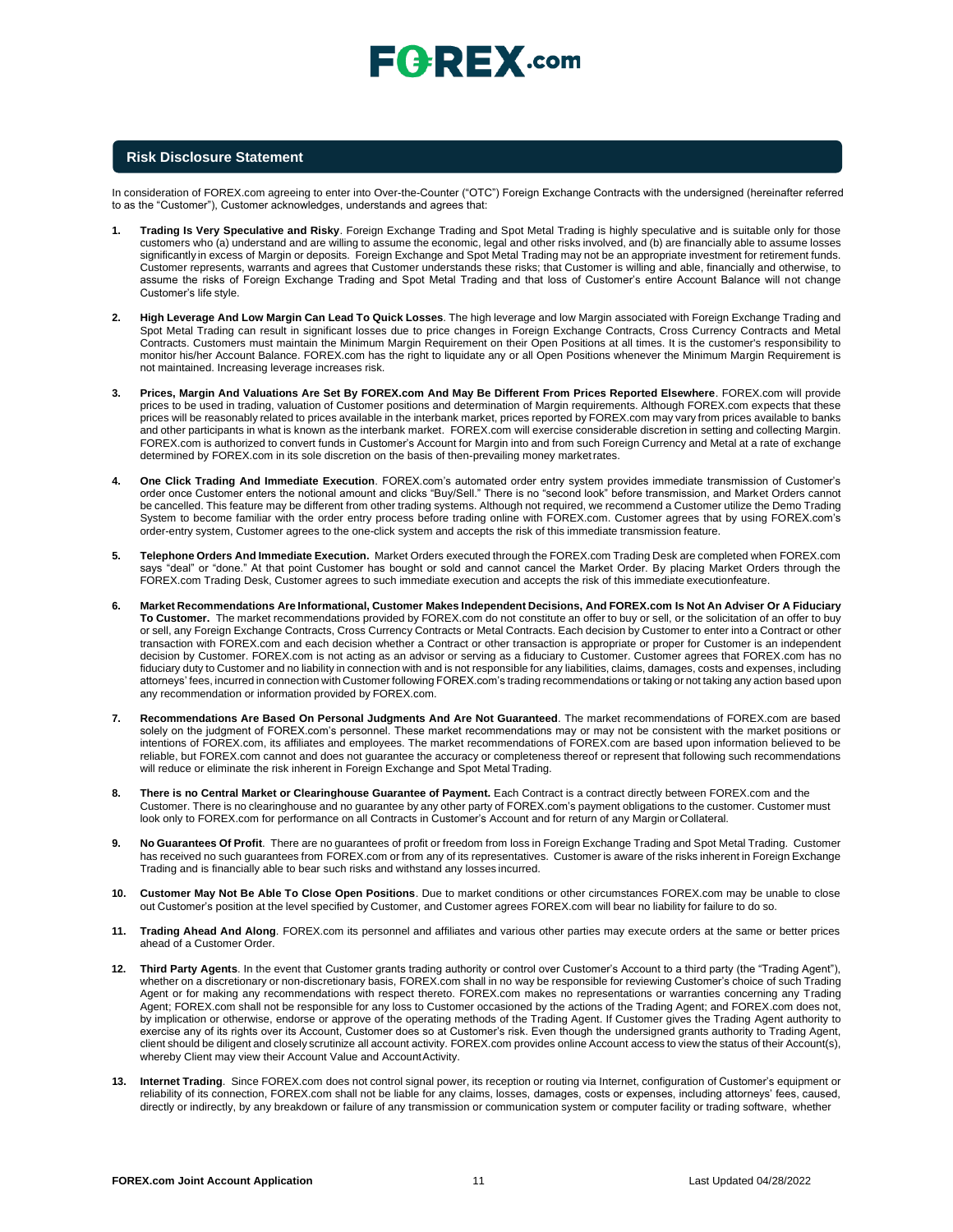

belonging to FOREX.com, Customer, any market, or any settlement or clearing system when Customer trades online (via Internet).

- **14. Telephone Orders**. FOREX.com is not responsible for disruption, failure or malfunction of telephonelines.
- **15. Quoting Errors**. Should a quoting error occur due to a mistype of a quote or a misquote given by telephone and/or electronic means (including responses to Customer requests), FOREX.com is not liable for any resulting errors in Account Balances and reserves the right to make necessary corrections or adjustments on the Account involved. Any dispute arising from such quoting errors will be resolved on the basis of the fair market value, as determined by FOREX.com, in its sole discretion, of the relevant Currency at the time such an error occurred. In cases where the prevailing market represents prices different from the prices FOREX.com has posted on our screen, FOREX.com will attempt, on a best efforts basis, to execute trades on or close to the prevailing market prices. These prevailing market prices will be the prices, which are ultimately reflected on the Customer Statements. This may or may not adversely affect customer realized and unrealized gains andlosses.
- **16. Creditor Priority in Bankruptcy**. The transactions you are entering into with FOREX.com are not traded on an exchange. Therefore, under the U.S. Bankruptcy Code, your funds may not receive the same protections as funds used to margin or guarantee exchange-traded futures and options contracts, which receive a priority in bankruptcy. Since that same priority has not been given to funds used for off-exchange forex trading and spot metal trading, if FOREX.com becomes insolvent and you have a claim for amounts deposited or profits earned on transactions with FOREX.com, your claim may not receive a priority. Without a priority, you are a general creditor and your claim will be paid, along with the claims of other general creditors, from any monies still available after priority claims are paid. Even customer funds that Company keeps separate from its own operating funds may not be safe from the claims of other general and priority creditors.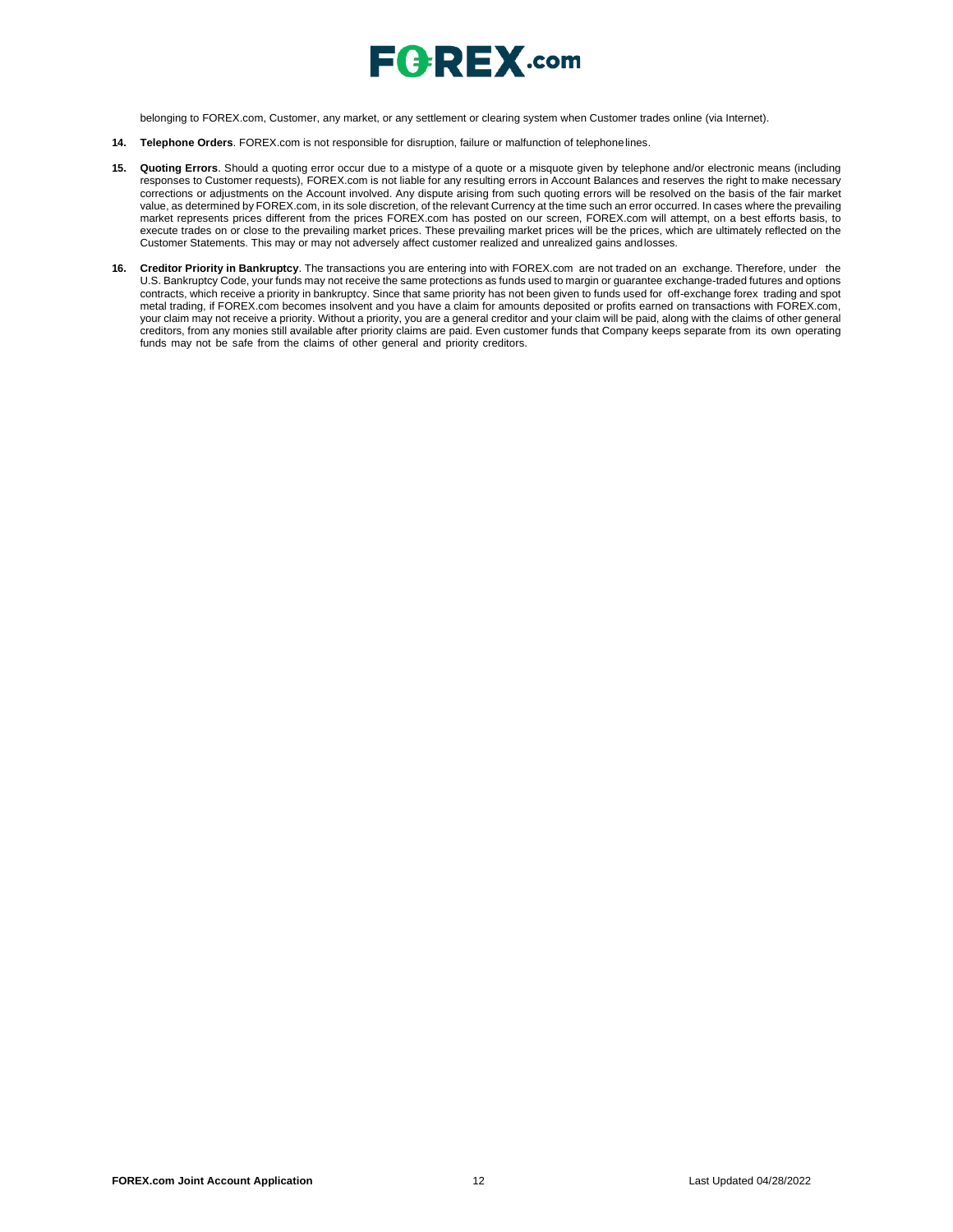

### **Trading Policies And Procedures**

- 1. **INTRODUCTION.** FOREX.com's Trading Policies and Procedures are an integral part of your Customer Agreement. It is your responsibility as Customer to carefully read these Trading Policies and Procedures and to inform FOREX.com of any questions or objections that you may have regarding them before entering each and every trading Order. In entering your trading Orders with FOREX.com, you agree, represent, warrant and certify that you understand and accept these Trading Policies and Procedures, as they are set forth here and as may be amended from time to time by FOREX.com as posted to FOREX.com's website, in its sole discretion, and you agree to comply with these Trading Policies and Procedures as currently in effect at any time. Terms capitalized in these Trading Policies and Procedures are defined in the Glossary as found o[n](http://www.forex.com/en-us/education/glossary/) **[www.forex.com/en-us/education/glossary/](http://www.forex.com/en-us/education/glossary/)**.
- 2. **TRADING HOURS.** All references to FOREX.com hours of trading are in U.S. Eastern Time ("ET") using a 24-hour format. FOREX.com normally provides access for Foreign Exchange Trading and Spot Metal Trading on the Website from 17:00 ET on Sunday to 17:00 ET on Friday, but FOREX.com reserves the right to suspend or modify its trading hours at any time and on such an event will inform clients in advance on a best efforts basis of any changes in its operating hours. Trading hours by contract type may vary. OTC Foreign Currency and spot metal markets typically operate 24 hours a day. Following submission of an Order to trade, it is the sole responsibility of Customer to remain available for Order and Fill confirmations, and other communications regarding Customer's FOREX.com Account until all open Orders are completed. Thereafter, Customer must monitor Customer's Account frequently when Customer has Open Positions in theAccount.

#### **3. TRADE ORDERS**

- 3.1. **Order Types and Order Entry.** For information regarding the types of Orders accepted by FOREX.com, please refer to FOREX.com's website. All Orders must be placed through the FOREX.com Online Trading System or by telephone to the FOREX.com Trading Desk. Telephone orders are accepted in the sole discretion ofFOREX.com.
- **3.2. One Click Order Entry/One Click Execution of Market Orders.**
	- 3.2.1. *Electronic Order entry for Market Orders equals Order execution***.** To enter an online Order, Customer must access the deal entry screen, enter the notional amount, *i.e.*, the size of the trade, and select the Eligible Foreign Currencies, Cross Currency Pairs or metal rates. When prepared to trade, Customer must then click on "BUY/SELL". The Order is filled shortly after the Customer hits "BUY/SELL", if the Customer has sufficient funds in his or her Account and a "deal failed" message is not received. Deals may fail for several reasons including changing dealer prices, insufficient margin, unspecified lot size or unanticipated technical difficulties
	- 3.2.2. *Immediate Execution of Market Orders Through the FOREX.com Trading Desk.* Market Orders executed over the telephone with the FOREX.com Trading Desk are completed when FOREX.com says "deal" or "done." At that point Customer has bought or sold and cannot cancel the Market Order. Customer agrees by placing Market Orders through the FOREX.com Trading Desk to such immediate execution and accepts the risk of this immediate execution feature.
	- 3.2.3. **Order Cancellation.** Non-market Orders may be cancelled via the FOREX.com Online Trading System. Rapid changes in Bid Prices and Ask Prices, however, may cause Customer's Order to be executed before Customer can cancel it and FOREX.com shall have no liability for any claims, losses, damages, costs or expenses, including attorneys' fees, arising directly or indirectly out of the failure of such Order to be cancelled. Customer may contact FOREX.com by telephone if facing difficulty with order cancellation.
- 3.3. **Capacity.** FOREX.com operates as a division of GAIN Capital Group, LLC. GAIN Capital Group, LLC is a registered Futures Commission Merchant and Retail Foreign Exchange Dealer (FCM/RFED) and a member of the National Futures Association (NFA ID# 0339826).
- 3.4. **Terms of Acceptance for Orders**. It is Customer's sole responsibility to clearly indicate the terms of an Order when entered, regardless of Order type, including but not limited to the Order's Value Date and specified Spot Rate limits, where applicable. Although a Spot Rate is specified upon entry of certain types of Orders, including stop/loss Orders, limit Orders and other non-market Orders, market conditions may often prevent the execution of an individual Customer's non-market Orders despite other dealing activity at that price level, or may often require non-market Orders to be Filled at a substantially different Spot Rate, and Customer agrees to accept the best rate which FOREX.com, in its discretion, may assign to the Fill. Customer acknowledges that FOREX.com shall accept all non-market Orders only on a best-efforts basis. FOREX.com shall have no liability for failure to Fill Orders, and makes no guarantee of an Order's priority over the Orders of FOREX.com, its other customers, associated principals, officers, directors, affiliates, associates, employees, banks, bank employees or other dealers. FOREX.com shall have the right, but not the obligation, to reject any Order in whole or in part before or after confirmation, or to cancel and rescind any Fill, where Customer's Account contains Margin that is insufficient to support the entire order at the time that market levels reach the order levels as specified by the client, or where, in the opinion and sole discretion of FOREX.com, the execution of such Order may place Customer's Account in an insufficient Margin condition, or where such Order or Fill is illegal or otherwise improper.
- 3.5. **Confirmation of Fills.** Trades executed online will be confirmed online in the Activity Log, Deal Blotter, on the Execution Screen, and elsewhere within the platform. The Position Management Screen is updated online as each trade is executed. Telephone orders are verbally confirmed and confirmed online in the Deal Blotter and Position Management Screen by 17:30 ET on the day the order is placed. Reports of the confirmation of orders and statements of Accounts for Customer shall be deemed correct and shall be conclusive and binding upon Customer the sooner of: (x) two (2) Business Days after transmittal to Customer by posted mail; or (y) immediately with respect to Orders confirmed via the FOREX.com Online Trading System. Customer may object to confirmations and statements by telephone within the time frames identified above, but any such objection must be confirmed by e-mail t[o info@forex.com o](mailto:info@forex.com)r in writing within two (2) Business Days thereafter to FOREX.com (which confirmation shall be deemed received only if actually delivered or mailed by registered mail, return receipt requested to FOREX.com at such address). Failure to object shall be deemed ratification by Customer of all actions taken by FOREX.com or FOREX.com's agents prior to Customer's receipt of such reports. Customer's failure to receive a trade confirmation shall not relieve Customer of the obligation to object as set out herein. Customer agrees to immediately call to FOREX.com's attention any oral information that Customer has reason to believe is inconsistent with Customer's own information. Customer understands, acknowledges and agrees that errors, whether resulting in a profit or loss to Customer, shall be corrected, and Customer's Account will be credited or debited in such manner and extent as to place Customer's Account in the same position in which it would have been had the error not occurred.

FOREX.com reserves the right to be the final arbiter with respect to disputed Orders. In cases where the prevailing market represents prices different from the prices FOREX.com has posted on our screen, FOREX.com will attempt, on a best efforts basis, to execute trades on or close to the prevailing market prices. This may or may not adversely affect customer Realized and Unrealized Gains and Losses.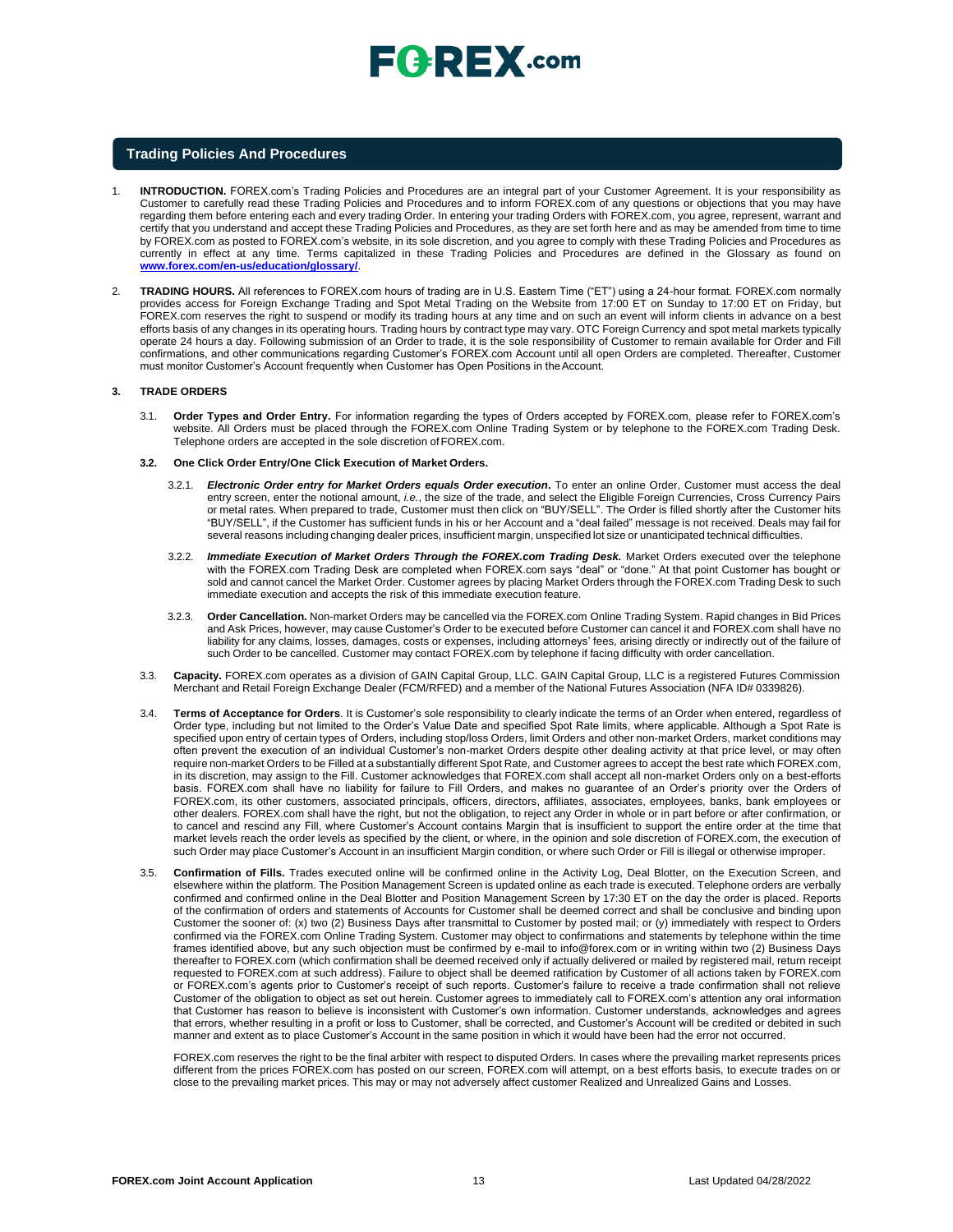

Transaction Data Reports that include the transaction data required by NFA Compliance Rule 2-36 are available upon request. Please call 1-877-367-3946 (Toll Free) or 1-908-731-0730 (International) to request this information.

#### **4. CUSTOMER ACCOUNTS; INITIAL DEPOSITS**

- 4.1. **Documents.** Before you can place an Order with FOREX.com, you must complete the Customer Account Application and read, complete and sign the Customer Agreement, including the Risk Disclosure Statement, Secondary Risk Disclosure Statement and these Trading Policies and Procedures and all applicable addenda. You must deposit sufficient funds in your Account, your Customer Account Application must be approved by FOREX.com, your deposited funds must have cleared the banking system. Also, FOREX.com must accept your Customer Account Application before FOREX.com will permit you to trade in your Account. You will be notified by e-mail when your Customer Account Application has been approved. If a Customer applies online, Customer will be permitted to trade only after FOREX.com has received a completed and signed Customer Account Application and Customer Agreement. FOREX.com may, in its sole discretion, initially accept a fax copy of the signed Customer Account Application and may permit one or more trades if Customer has deposited sufficient funds into the Account. In this case, FOREX.com must receive an original signed copy of the entire Customer Account Application and Customer within seven (7) days of completion of the online Customer Account Application. If FOREX.com does not receive the Customer Account Application and Customer Agreement with original signatures, FOREX.com reserves the right to liquidate any Open Positions in the Account and to close the Account.
- 4.2. **Currency for Rendering Accounts.** All initial deposits to Customer Accounts will be accepted only in U.S. Dollars, and, unless settlement and delivery of a Foreign Currency have taken place, all Account Balances will be computed and reported only in U.S. Dollars.
- 4.3. **Recognition of Deposits.** No deposit shall be recognized until the wire or check has been fully cleared and collected by FOREX.com's bank or depository institution. You will be notified via e-mail once your funds have been received by FOREX.com and are available for trading.
- 4.4. **Fees.** All banking fees shall be charged to Customer's Account at FOREX.com's discretion, including a \$25.00 FOREX.com fee, over and above any bank fees, for each returned check.
- 5. **MARGIN REQUIREMENTS**. Customer shall provide and maintain with FOREX.com margin in such amounts and in such form that FOREX.com, in it is sole discretion may require. FOREX.com does not require Customers to pay the full price of Foreign Currencies or metal Customer may buy and sell. Instead, Customer is required to post the Required Margin to secure Customer's obligations to FOREX.com. Margin includes Required Margin for Open Positions, which is based on (i) the Opening Margin Requirement; (ii) the Minimum Margin Requirement; (iii) the market value of Open Positions; and (iv) any additional amount as FOREX.com, in its sole discretion, believes is prudent to require. Customer must maintain the Minimum Margin Requirement on their Open Positions at all times. FOREX.com has the right to liquidate any or all Open Positions whenever the Minimum Margin Requirement is not maintained, according to paragraph 6 hereof. Margin requirements are subject to change at any time in FOREX.com's sole discretion and without prior notice. No previous margin requirement shall preclude FOREX.com from increasing that requirement without prior notice. FOREX.com may, in its sole discretion, elect to impose on a disclosed on undisclosed basis limitations on the maximum number of Open Positions allowed at any time
- 6. **LIQUIDATION LEVEL**. Subject to all additional rights of FOREX.com under the Customer Agreement, in the event that, in the sole opinion of FOREX.com and in accordance with FOREX.com's reasonable best estimate of then prevailing obtainable market Spot Rates, and regardless of whether or not prior Margin Calls have been issued or met, if the Margin Balance should at any time equal or fall below the Minimum Margin Requirement for Customer's Account in the aggregate, FOREX.com will have the right but not the obligation to liquidate any part of or all Open Positions in Customer's Account. Clients are responsible for placing their own Stop Loss Orders to minimize losses. Any failure by FOREX.com to enforce its rights hereunder shall not be deemed a future waiver of such rights by FOREX.com. FOREX.com does not make margin calls in the ordinary course of business. FOREX.com maintains the right to liquidate Customer positions as described above. However, FOREX.com may from time to time and in its sole discretion, call Customer and request that Customer deposit additional Collateral to secure Customer's obligations to FOREX.com, over and above the balance in Customer's Account. Any call for additional margin without exercising the rights to liquidate Customer positions shall not be deemed precedent for future calls nor future waiver of such liquidation rights byFOREX.com.
- 7. **WITHDRAWALS.** Payments from a Customer Account require a withdrawal request form signed by all required account holders and submitted in writing to FOREX.com, or a withdrawal request submitted electronically pursuant to procedures established by FOREX.com from time to time and set forth on FOREX.com's website. The Withdrawal Request Form requires a minimum of two (2) Business Days from receipt of the withdrawal request for issuance of a check or wire transfer of funds.
- 8. **MARGIN CALLS.** FOREX.com does not make margin calls in the ordinary course of business. FOREX.com maintains the right to liquidate. Customer positions as described above. However, FOREX.com may from time to time and in its sole discretion, call Customer and request that Customer deposit additional Collateral to secure Customer's obligations to FOREX.com, over and above the balance in Customer's Account. Any call for additional margin without exercising the rights to liquidate Customer positions shall not be deemed precedent for future calls nor future waiver of such liquidation rights by FOREX.com. FOREX.com may from time to time and in its sole discretion send courtesy margin alert e-mails when Customer account falls below 120% of their margin requirement. This margin alert e-mail is for informational purposes only and should not be relied upon for risk management. Customer is still responsible for ensuring their account has adequate margin to support any open positions, including times when margin alert e-mails are not sent.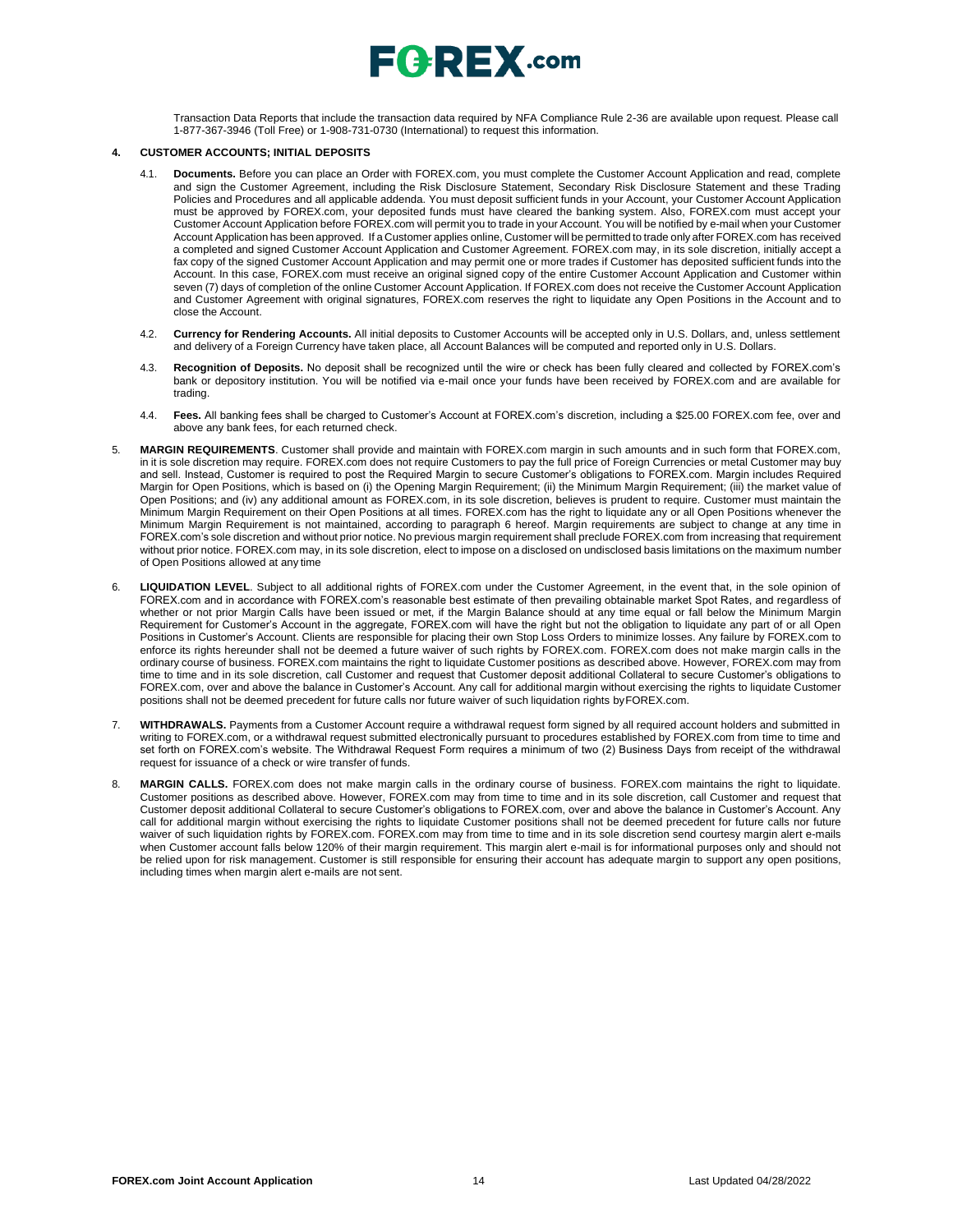### **Trading Tools**

- 1. FOREX.com may from time to time offer market news, commentary, charting, and analysis, trading performance analytics, signals-based products or services and other trading support tools ("Trading Tools"). Before using any Trading Tools please read this note carefully. It complements the Customer Agreement and associated risk disclosures furnished by us and should be read in conjunction with them. Unless stated otherwise, any capitalized terms used below shall carry the same meanings as in the Customer Agreement.
- The Trading Tools are general in nature and do not and will not take into account your personal objectives, financial situation, or needs. Before acting on a Trading Tool, you should consider its appropriateness, having regard to your personal objectives, financial situation, **and needs.**
- **3. FOREX.com will not give advice to you on the merits of any trade and shall deal with you on an execution-only basis. None of our staff**  are authorized by us or permitted under applicable laws to give you personal advice. Accordingly, you should not regard any proposed trades, trading signals, suggested trading strategies, or other written or oral communications from us as investment recommendations or personal advice or as expressing our view as to whether a particular trade is suitable for you or meets your financial objectives. You **must rely on your own judgement for any investment decision you make in relation to your Account. You have the final decision in relation to every trade you enter into. You should make every effort to ensure you understand the Trading Tools and FOREX.com is**  entitled to assume that you do. If you require investment or tax advice, please contact an independent investment or tax advisor.
- 4. Hypothetical performance results have many inherent limitations, some of which are described below. No warranty or representation is made that any Account will or is likely to achieve profits or losses similar to those shown in connection with any Trading Tool. In fact, there are frequently sharp differences between hypothetical performance results and the actual results subsequently achieved. Actual returns may be different to any hypothetical or indicative returns shown in any Trading Tool.
- 5. One of the limitations of hypothetical performance results is they are generally prepared with the benefit of hindsight. In addition, hypothetical trading does not involve financial risk and no hypothetical trading record can completely account for the impact of financial risk in actual trading. For example, the ability to withstand losses or to adhere to a particular trading platform in spite of trading losses are material points which can also adversely affect actual trading results. There are numerous other factors related to the markets in general or to the implementation of any specific trading program which cannot be fully accounted for in the preparation of hypothetical performance results and all of which can adversely affect actual trading results.
- 6. FOREX.com does not undertake to continue to offer the Trading Tools at all times and may not offer the same in the future. FOREX.com may withdraw or cancel any or all of the Trading Tools, or terminate your access to any or all of them, for any reason or for no reason at any time with or without notice, in our sole discretion.
- 7. Trading Tools can only be used for your own personal benefit. They cannot be used for business purposes or on behalf of another person nor can they be varied, passed on or resold to or shared with (in whole or in part) another person or entity or used to place any trades outside of our platform.
- 8. You will not copy, modify, de-compile, reverse engineer, or make derivative works of or from the Trading Tools or the manner in which they operate.
- 9. All intellectual property and other rights in the Trading Tools remain our sole property or the property of our licensors. FOREX.com does not assign, license, or otherwise transfer to you any right or interest in the Trading Tools whatsoever, except for the right to access and use the Trading Tools as expressly permitted by us in writing. In particular, but without limitation, all goodwill derived from the use or development of the Trading Tools will accrue exclusively to us. You will not do, or omit to do, or permit to be done, any act that will or may materially weaken, damage or be detrimental to the Trading Tools or the reputation of the goodwill associated with us or the TradingTools.
- 10. FOREX.com does not commit to, and is not obliged to provide you with, any number of Trading Tools and the delivery of Trading Tools is not guaranteed. FOREX.com may provide the Trading Tools at such times, at such intervals and based on such factors as we may determine in our absolute discretion. You should not therefore use or rely on the Trading Tools as a method of monitoring prices, positions/markets or making trading decisions, and no liability will be accepted by us in this respect.
- 11. The Trading Tools are provided "AS IS", without any representation or warranty of any kind whatsoever, including that they will be without interruption or error free.
- 12. FOREX.com may suspend use of the Trading Tools at any time to carry out maintenance, repairs, upgrades or any development related issues, in order to comply with Applicable Laws or for any other reason determined by us in our sole discretion.
- 13. To the extent permitted by Applicable Laws, you agree not to hold FOREX.com, our directors, officers, employees, or agents liable for losses or damages, including legal fees, that may arise, directly or indirectly, in whole or in part, from: (a) non-delivery, delayed delivery, or the misdirected delivery of any Trading Tool, (b) inaccurate or incomplete content of any Trading Tool, or (c) your reliance on or use of the information in any Trading Tool for any purpose.

Any failure by you to comply with any of the above obligations or restrictions shall constitute an Event of Default under our Customer Agreement.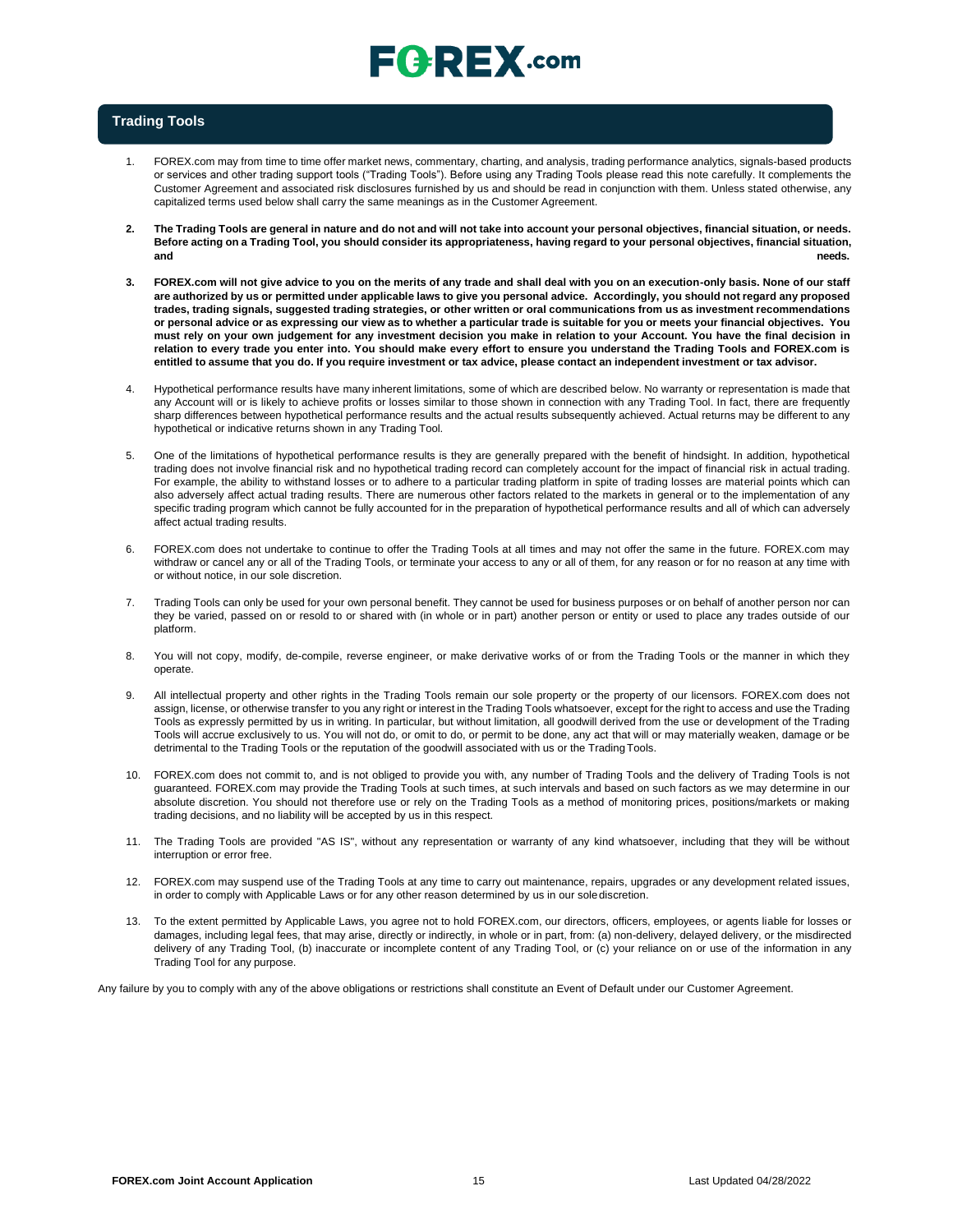

### **FOREX.COM**

### **THIS IS A LEGALLY BINDING CONTRACT.**

### **DO NOT SIGN UNTIL YOU HAVE CAREFULLY READ ALL OF THE FOREGOING COMPLETELY AND COMPLETED THE CUSTOMER ACCOUNT APPLICATION.**

**Your signature below acknowledges that you have carefully read, in its entirety, and understood the Customer Agreement, Social Security or Tax ID Certification, Authorization to Transfer Funds, Consent to Electronic Statements, Agreement to Use Collateral, Risk Disclosure Statement, Secondary Risk Disclosure (High Risk Investment), and Trading Policies and Procedures, and that you agree to all of the provisions contained therein.**

**Your signature below further represents, warranties and certifies that the information provided by you in the Customer Account Application is correct and complete.**

Name ofApplicant:

Signature: Date: Date: Date: Date: Date: Date: Date: Date: Date: Date: Date: Date: Date: Date: Date: Date: Date: Date: Date: Date: Date: Date: Date: Date: Date: Date: Date: Date: Date: Date: Date: Date: Date: Date: Date: D

Name ofCo-Applicant:

Signature: Date: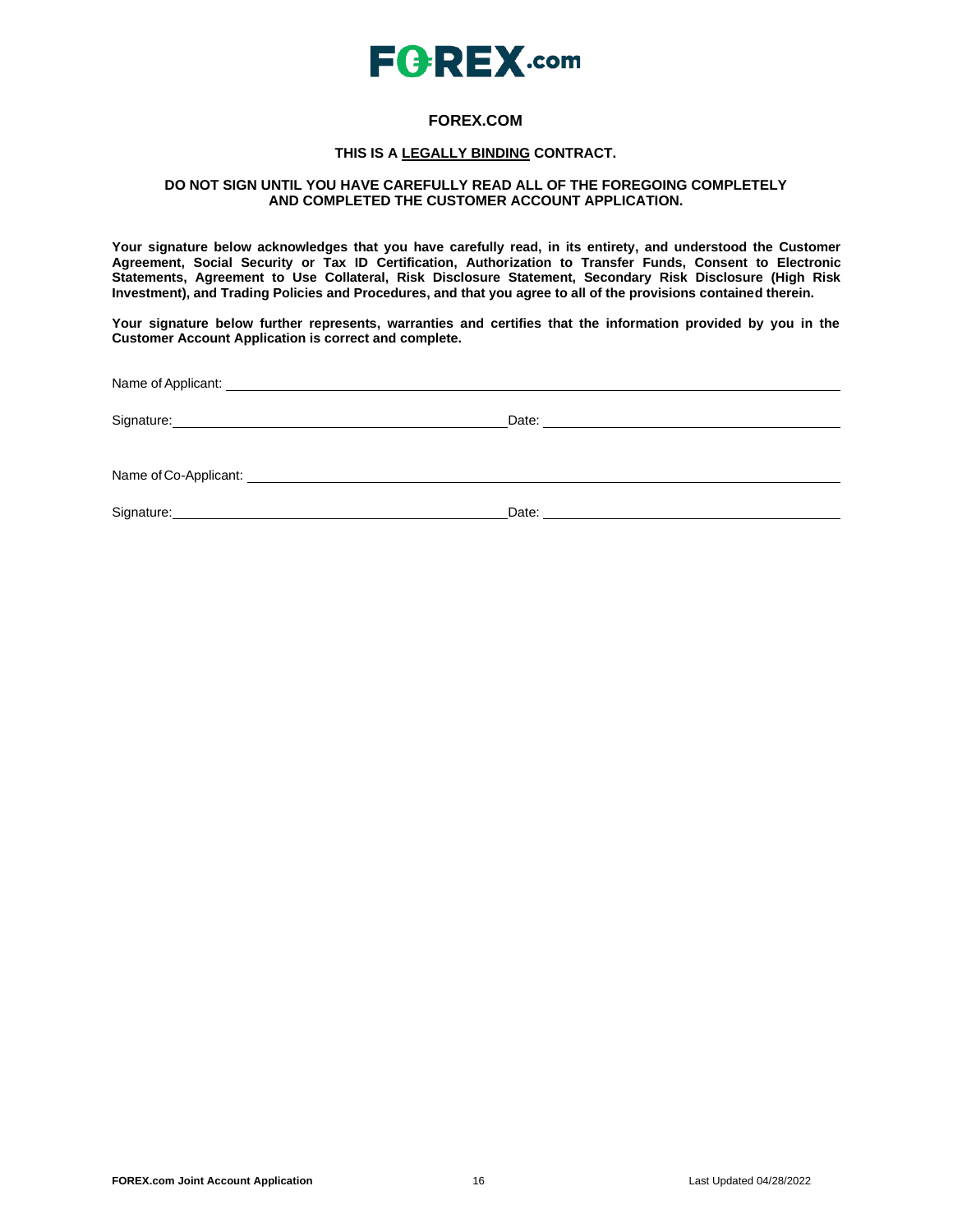### **Secondary Risk Disclosure: High Risk Investment**

are willing to assume the economic, legal and other risks involved, and (b) are financially able to assume losses significantly in excess of margin or deposits. Customer represents, warrants and agrees that Customer understands these risks; that Customer is willing and able, financially and otherwise, to assume the risks of Foreign Exchange Trading and Spot Metal Trading and that loss of Customer's entire Account Balance will not change Customer's life style.

The high leverage and low margin associated with Foreign Exchange Trading and Spot Metal Trading can result in significant losses due to price changes in Foreign Exchange Contracts, Cross Currency Contracts and Metal Contracts. Company's margin policies may require that additional funds be provided to properly margin Customer's Account and that Customer must immediately meet such margin requirements. Failure to maintain the Minimum Margin Requirement may result in the liquidation of any open positions with resultant loss to Customer.

FOREX IS AN OVER THE COUNTER (OTC) MARKET, MEANING THE FOREIGN CURRENCY TRADING YOU ARE ENTERING INTO IS NOT CONDUCTED ON AN EXCHANGE. AS A MARKET MAKER, FOREX.COM IS THE COUNTERPARTY IN THESE TRANSACTIONS AND, THEREFORE, ACTS AS THE BUYER WHEN YOU SELL AND THE SELLER WHEN YOU BUY. AS A RESULT, FOREX.COM'S INTERESTS MAY BE IN CONFLICT WITH YOURS. UNLESS OTHERWISE SPECIFIED IN YOUR WRITTEN AGREEMENT OR OTHER WRITTEN DOCUMENTS FOREX.COM ESTABLISHES THE PRICES AND WHICH IT OFFERS TO TRADE WITH YOU. THE PRICES OFFERED MIGHT NOT BE THE BEST PRICES AVAILABLE AND DIFFERENT PRICES MAY BE OFFERED TO DIFFERENT CUSTOMERS.

IF FOREX.COM ELECTS NOT TO COVER ITS OWN TRADING EXPOSURE, THEN YOU SHOULD BE AWARE THAT FOREX.COM MAY MAKE MORE MONEY IF THE MARKET GOES AGAINST YOU. ADDITIONALLY, SINCE FOREX.COM ACTS AS THE BUYER OR SELLER IN THE TRANSACTION, YOU SHOULD CAREFULLY EVALUATE ANY TRADE RECOMMENDATIONS YOU RECEIVE FROM FOREX.COM OR ANY OF ITS SOLICITORS.

| Signature: <u>Contract Communication</u>                           |                                                                                                                                                                                                                                |  |
|--------------------------------------------------------------------|--------------------------------------------------------------------------------------------------------------------------------------------------------------------------------------------------------------------------------|--|
|                                                                    |                                                                                                                                                                                                                                |  |
| Name of Co-Applicant: <u>contract and a series of Co-Applicant</u> |                                                                                                                                                                                                                                |  |
| Signature: <u>Contract Communication</u>                           | Date: the contract of the contract of the contract of the contract of the contract of the contract of the contract of the contract of the contract of the contract of the contract of the contract of the contract of the cont |  |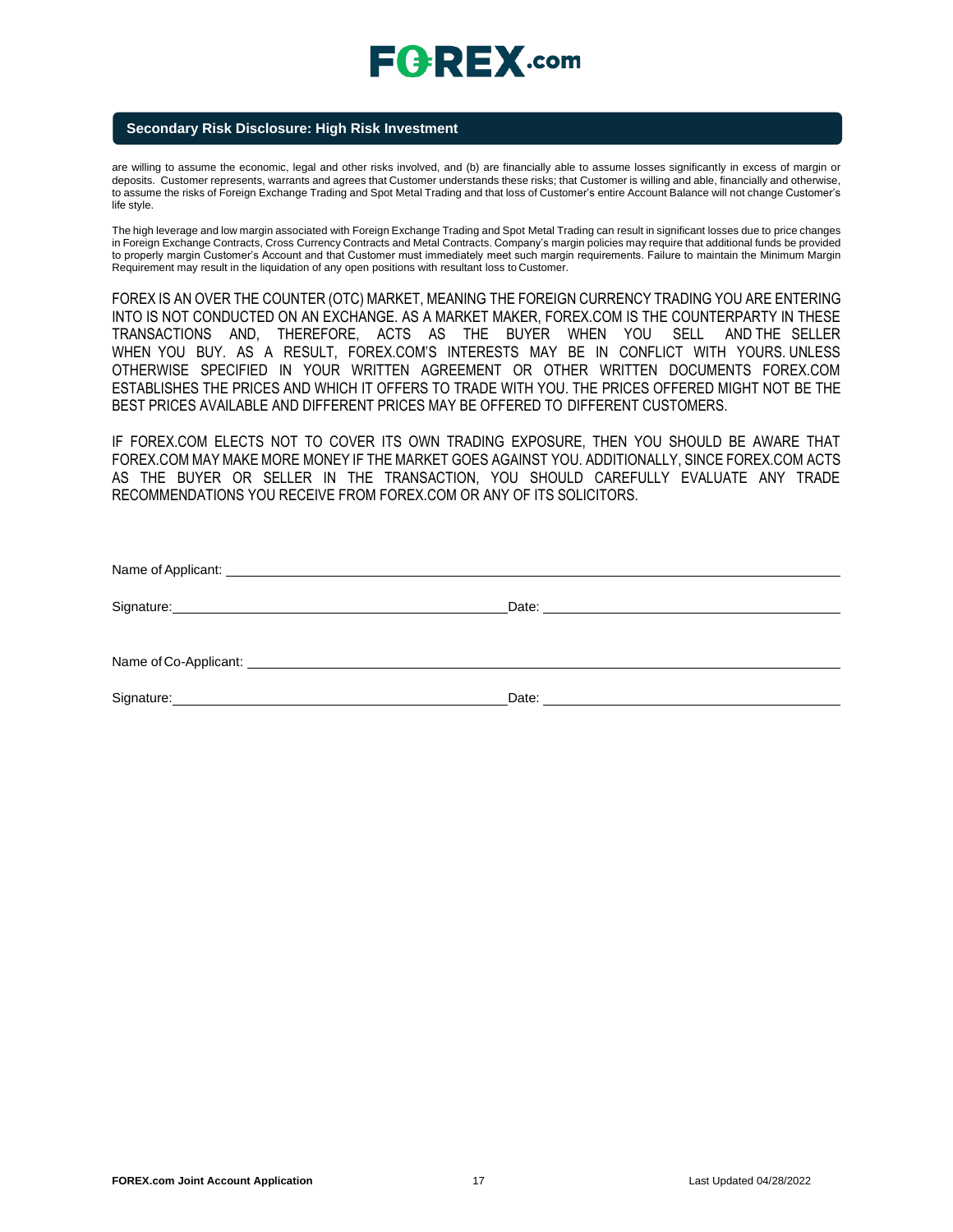### **RISK DISCLOSURE STATEMENT**

OFF-EXCHANGE FOREIGN CURRENCY TRANSACTIONS INVOLVE THE LEVERAGED TRADING OF CONTRACTS DENOMINATED IN FOREIGN CURRENCY CONDUCTED WITH A FUTURES COMMISSION MERCHANT OR A RETAIL FOREIGN EXCHANGE DEALER AS YOUR COUNTERPARTY. BECAUSE OF THE LEVERAGE AND THE OTHER RISKS DISCLOSED HERE, YOU CAN RAPIDLY LOSE ALL OF THE FUNDS YOU DEPOSIT FOR SUCH TRADING AND YOU MAY LOSE MORE THAN YOU DEPOSIT.

YOU SHOULD BE AWARE OF AND CAREFULLY CONSIDER THE FOLLOWING POINTS BEFORE DETERMINING WHETHER SUCH TRADING IS APPROPRIATE FOR YOU.

(1) TRADING IS NOT ON A REGULATED MARKET OR EXCHANGE—YOUR DEALER IS YOUR TRADING PARTNER WHICH IS A DIRECT CONFLICT OF INTEREST. BEFORE YOU ENGAGE IN ANY RETAIL FOREIGN EXCHANGE TRADING, YOU SHOULD CONFIRM THE REGISTRATION STATUS OF YOUR COUNTERPARTY.

The off-exchange foreign currency trading you are entering into is not conducted on an interbank market, nor is it conducted on a futures exchange subject to regulation as a designated contract market by the Commodity Futures Trading Commission. The foreign currency trades you transact are trades with the futures commission merchant or retail foreign exchange dealer as your counterparty. WHEN YOU SELL, THE DEALER IS THE BUYER. WHEN YOU BUY, THE DEALER IS THE SELLER. As a result, when you lose money trading, your dealer is making money on such trades, in addition to any fees, commissions, or spreads the dealer may charge.

(2) AN ELECTRONIC TRADING PLATFORM FOR RETAIL FOREIGN CURRENCY TRANSACTIONS IS NOT AN EXCHANGE. IT IS AN ELECTRONIC CONNECTION FOR ACCESSING YOUR DEALER. THE TERMS OF AVAILABILITY OF SUCH A PLATFORM ARE GOVERNED ONLY BY YOUR CONTRACT WITH YOUR DEALER.

Any trading platform that you may use to enter off-exchange foreign currency transactions is only connected to your futures commission merchant or retail foreign exchange dealer. You are accessing that trading platform only to transact with your dealer. You are not trading with any other entities or customers of the dealer by accessing such platform. The availability and operation of any such platform, including the consequences of the unavailability of the trading platform for any reason, is governed only by the terms of your account agreement with the dealer.

### (3) YOUR DEPOSITS WITH THE DEALER HAVE NO REGULATORYPROTECTIONS.

All of your rights associated with your retail forex trading, including the manner and denomination of any payments made to you, are governed by the contract terms established in your account agreement with the futures commission merchant or retail foreign exchange dealer. Funds deposited by you with a futures commission merchant or retail foreign exchange dealer for trading off-exchange foreign currency transactions are not subject to the customer funds protections provided to customers trading on a contract market that is designated by the Commodity Futures Trading Commission. Your dealer may commingle your funds with its own operating funds or use them for other purposes. In the event your dealer becomes bankrupt, any funds the dealer is holding for you in addition to any amounts owed to you resulting from trading, whether or not any assets are maintained in separate deposit accounts by the dealer, may be treated as an unsecured creditor's claim.

(4) YOU ARE LIMITED TO YOUR DEALER TO OFFSET OR LIQUIDATE ANY TRADING POSITIONS SINCE THE TRANSACTIONS ARE NOT MADE ON AN EXCHANGE OR MARKET, AND YOUR DEALER MAY SET ITS OWN PRICES.

Your ability to close your transactions or offset positions is limited to what your dealer will offer to you, as there is no other market for these transactions. Your dealer may offer any prices it wishes, and it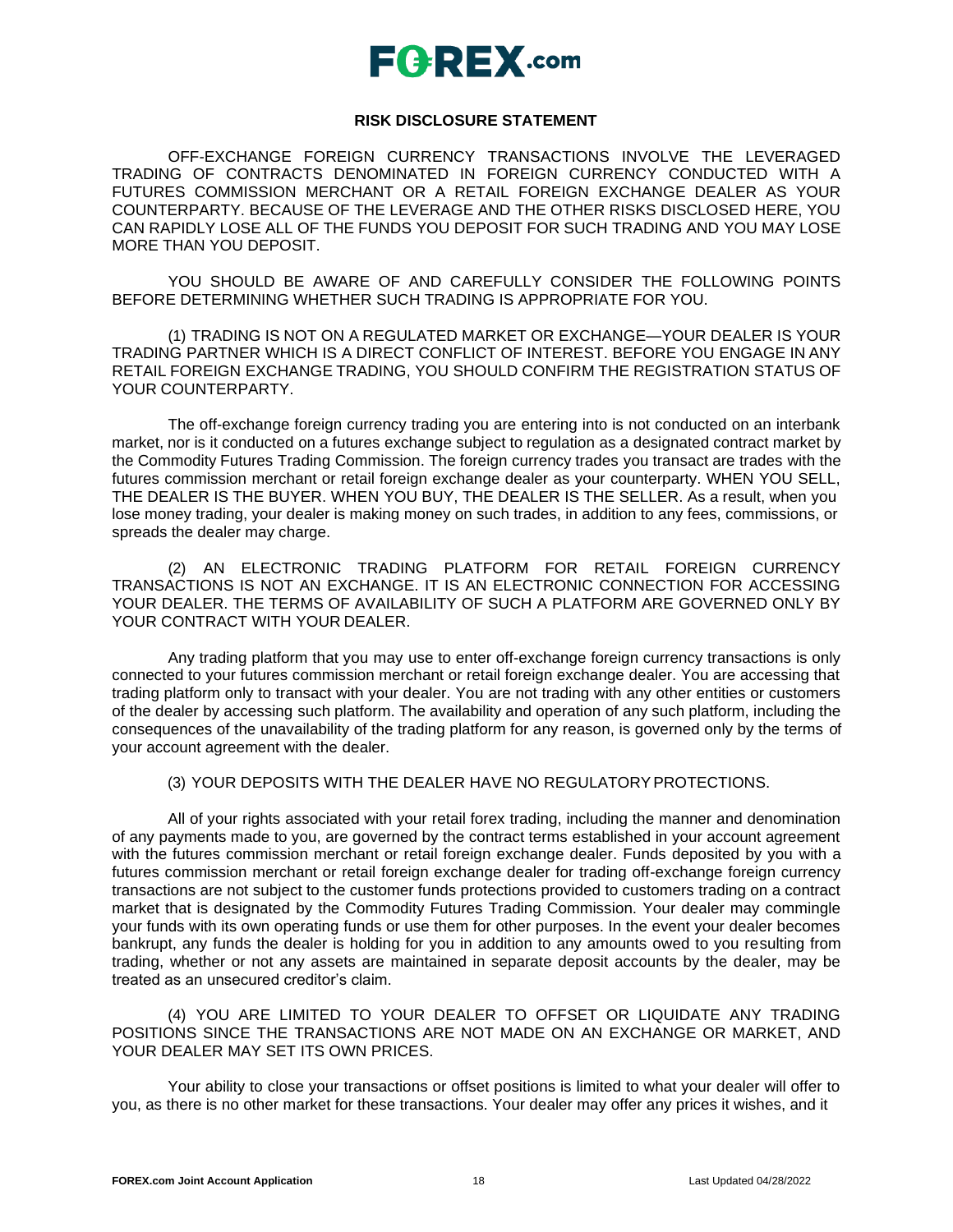

may offer prices derived from outside sources or not in its discretion. Your dealer may establish its prices by offering spreads from third party prices, but it is under no obligation to do so or to continue to do so. Your dealer may offer different prices to different customers at any point in time on its own terms. The terms of your account agreement alone govern the obligations your dealer has to you to offer prices and offer offset or liquidating transactions in your account and make any payments to you. The prices offered by your dealer may or may not reflect prices available elsewhere at any exchange, interbank, or other market for foreign currency.

### (5) PAID SOLICITORS MAY HAVE UNDISCLOSED CONFLICTS.

The futures commission merchant or retail foreign exchange dealer may compensate introducing brokers for introducing your account in ways which are not disclosed to you. Such paid solicitors are not required to have, and may not have, any special expertise in trading, and may have conflicts of interest based on the method by which they are compensated. Solicitors working on behalf of futures commission merchants and retail foreign exchange dealers are required to register. You should confirm that they are, in fact registered. You should thoroughly investigate the manner in which all such solicitors are compensated and be very cautious in granting any person or entity authority to trade on your behalf. You should always consider obtaining dated written confirmation of any information you are relying on from your dealer or a solicitor in making any trading or account decisions.

FINALLY, YOU SHOULD THOROUGHLY INVESTIGATE ANY STATEMENTS BY ANY DEALERS OR SALES REPRESENTATIVES WHICH MINIMIZE THE IMPORTANCE OF, OR CONTRADICT, ANY OF THE TERMS OF THIS RISK DISCLOSURE. SUCH STATEMENTS MAY INDICATE POTENTIAL SALES FRAUD.

THIS BRIEF STATEMENT CANNOT, OF COURSE, DISCLOSE ALL THE RISKS AND OTHER ASPECTS OF TRADING OFF-EXCHANGE FOREIGN CURRENCY TRANSACTIONS WITH A FUTURES COMMISSION MERCHANT OR RETAIL FOREIGN EXCHANGE DEALER.

For the calendar quarter ending March 31, 2022, there were 37,327 active non-discretionary trading accounts of which 30.5% were profitable and 69.5% unprofitable. For the calendar quarter ending December 31, 2021, there were 38,394 active non-discretionary trading accounts of which 28% were profitable and 72% unprofitable. For the calendar quarter ending September 30, 2021, there were 39,798 active non-discretionary trading accounts of which 31% were profitable and 69% unprofitable. For the calendar quarter ending June 30, 2021, there were 46,139 active non-discretionary trading accounts of which 31% were profitable and 69% unprofitable.

PAST PERFORMANCE IS NOT NECESSARILY INDICATIVE OF FUTURE RESULTS.

I hereby acknowledge that I have received and understood this risk disclosure statement.

| Name of Applicant: _ |       |
|----------------------|-------|
|                      |       |
| Signature:           | Date: |

Name of Co-Applicant:  $\blacksquare$ 

Signature: <u>Contract Communications and Contract Communications</u>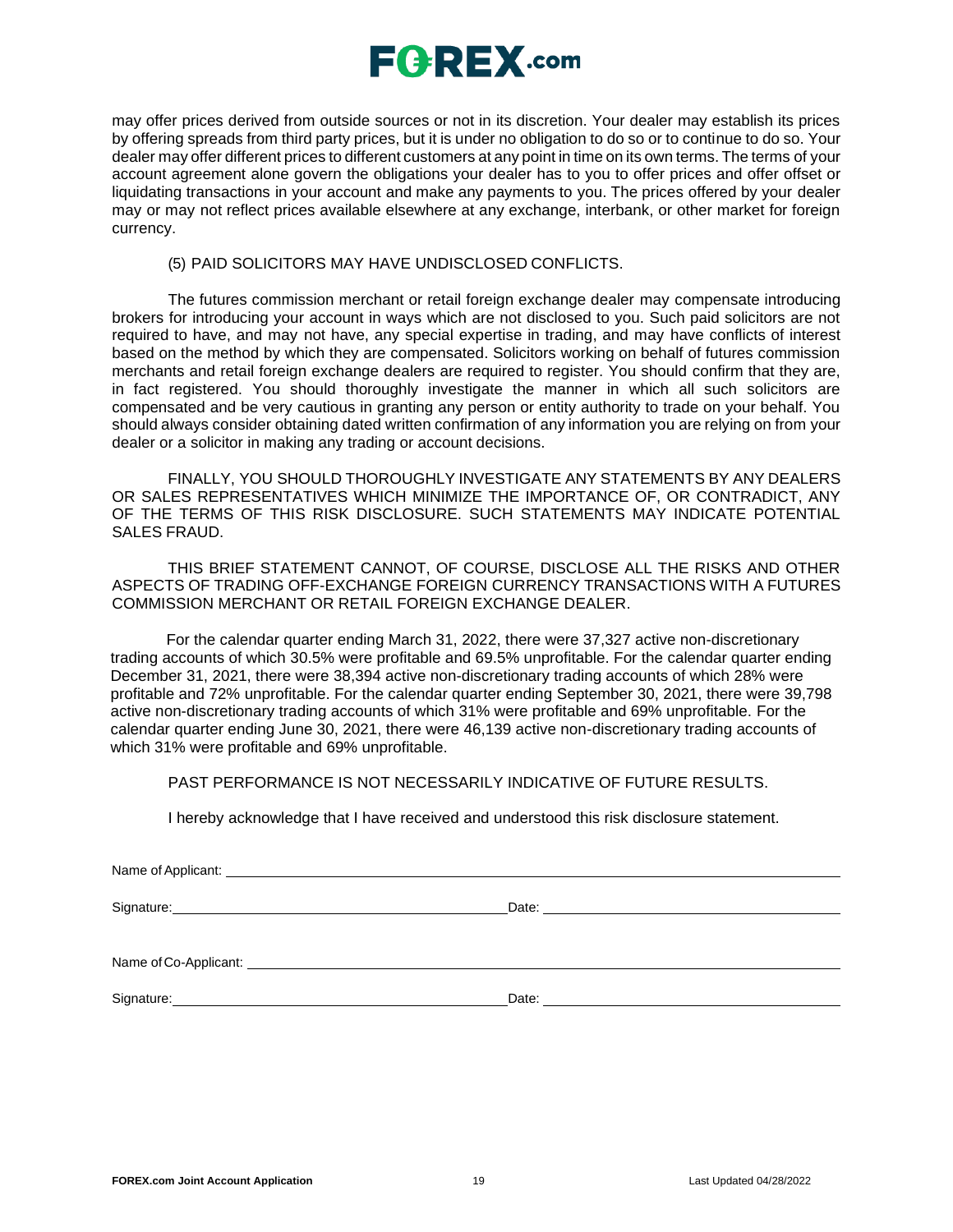

## **GAIN Capital Group LLC Direct Market Access Service Supplemental Terms**

These Supplemental Terms set out the terms and conditions under which GAIN Capital Group LLC ("GAIN Capital") offers you the Direct Market Access services described below (the "DMA Services"). These Supplemental Terms form part of the GAIN Capital Customer Agreement, including the related Trading Policies and Procedures, in each case as amended from time to time (collectively, the ''Customer Agreement'').

Unless separately defined in these Supplemental Terms, words and expressions shall have the same meanings given to them in the Customer Agreement.

## **1. TERMS OF SERVICES PROVIDED; TRADING POLICIES AND PROCEDURES.**

- a. Subject to the conditions of the Customer Agreement and acceptance of your application to open an Account, GAIN Capital will maintain one or more Accounts in your name, and will affect cash settled and physically settled transactions with and for you in the international over-the-counter currency markets on a spot basis and provide such other services and products as GAIN Capital may, in its sole discretion, determine from time to time in the future. Unless expressly stated otherwise in writing, all transactions entered into in connection with the DMA Services shall be governed by the terms of the Customer Agreement.
- **b.** Upon receipt of an order from you as customer, FOREX.com will attempt to place a financially equivalent order with its DMA Services liquidity provider(s) in GAIN Capital's name. Upon receipt of confirmation of fill price(s) from GAIN Capital's DMA Services liquidity provider(s), GAIN Capital will fill your order request, in part or in full, at the exact same price acting as counterparty to your trade. GAIN Capital's ability to fill your order will be contingent on GAIN Capital's ability to execute the order with its DMA Services liquidity provider(s) and pass these order fills on to you acting as counterparty to your trade. You acknowledge and agree that a lack of available liquidity from GAIN Capital's DMA Services liquidity providers may result in your order not being filled at any price. **You further acknowledge and agree that GAIN Capital will display currently available pricing for the contracts offered under the DMA Services, but actual execution prices achieved in the market by GAIN Capital with its DMA Services liquidity provider and passed on to you by GAIN Capital acting as counterparty to your trade may differ materially from pricing displayed, and you agree to accept the prices assigned to all filled orders pursuantto theDMA Services.**
- c. Unless otherwise specifically indicated in the trading platform through which you are accessing the DMA Services, all contingent and market orders placed on any trading day will expire at the end of each trading day.
- d. Neither Request for Quote functionality nor a demo trading system will be offered as part of the DMA Services.